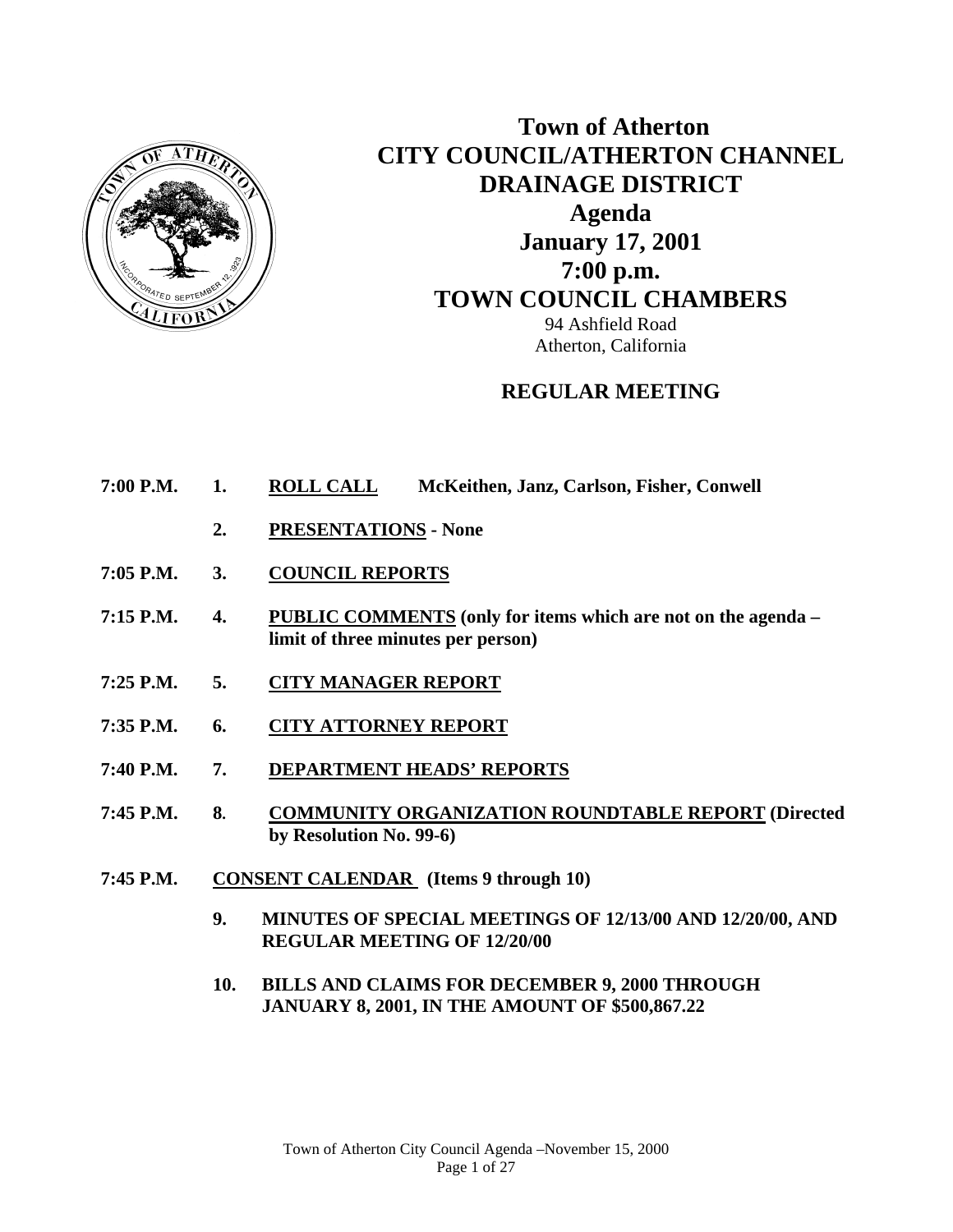#### **PUBLIC HEARING**

## **7:50 P.M. 11. PUBLIC HEARING – APPEAL OF PLANNING COMMISSION DECISION TO APPROVE LOT LINE REDESIGNATION – ONE BELBROOK WAY**

 **Recommendation: 1) Conduct public hearing 2) Deny the appeal and approve the Lot Line Redesignation, designating Belbrook Way as the front property line at One Belbrook Way, for the reasons outlined in the Staff Report.** 

 **REGULAR AGENDA (Items 12 - 16)** 

#### **8:05 P.M. 12. APPROVAL OF REPLACEMENT AND EXPANSION OF PLAYGROUND EQUIPMENT AT HOLBROOK-PALMER PARK**

 **Recommendation: Approve the proposal for the replacement of the playground equipment and the expansion of the playground area in Holbrook-Palmer Park.** 

**8:30 P.M. 13. CONSIDERATION OF RENEWAL OF CONTRACT WITH J. EDWARDS & ASSOCIATES, INC. FOR WASTE DIVERSION TECHNICAL ASSISTANCE PROFESSIONAL SERVICES** 

> **Recommendation: Approve a six-month extension to an existing twelvemonth professional services agreement with Joan Edwards and Associates, Inc. not to exceed \$54,600.**

- **8:35 P.M. 14. DISCUSSION AND POSSIBLE ACTION CITY MANAGER RECRUITMENT, DISCUSSION OF SALARY AND BENEFITS FOR THE POSITION, AND IMPROVEMENTS TO THE HOUSE**
- **9:15 P.M. 15. CONSIDERATION OF HIRING NEW STAFF ABOVE THE 60TH PERCENTILE, RECLASSIFY THE FINANCE ANALYST POSITION TO AN ASSISTANT FINANCE DIRECTOR POSITION, USE OF "POLICE ON THE STREET" FUND FOR LATERAL POSITIONS, AND THE PROGRESSION FOR ELEVATING POLICE SALARIES TO THE 70TH PERCENTILE FOR NEW POLICE OFFICERS**

#### **REGULAR AGENDA - Continued**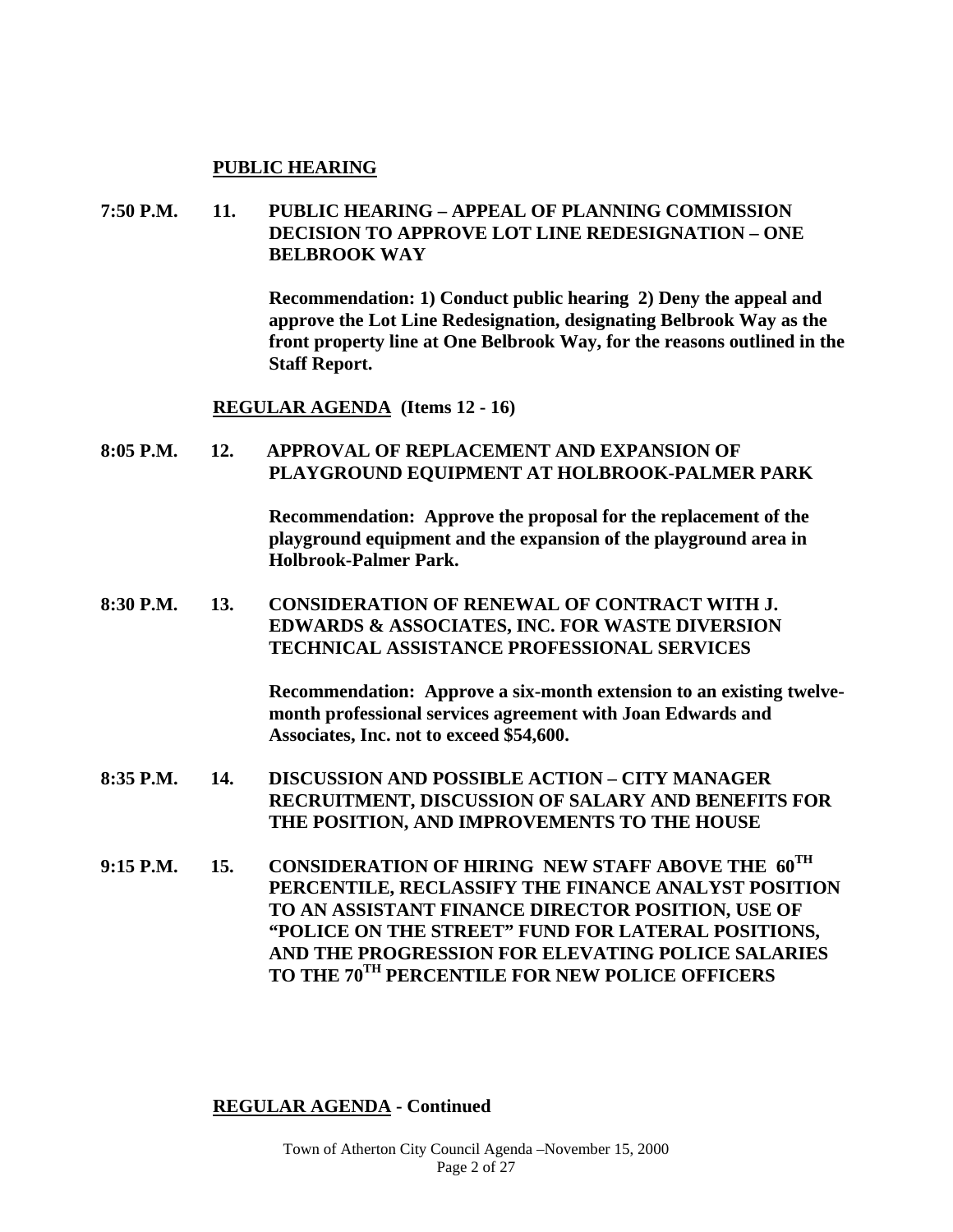**Recommendation: Authorize the Interim City Manager to pay up to the 70th percentile for the Public Works Superintendent position and the**  Assistant to the City Manager position, advertise above the 70<sup>th</sup> **percentile for the Finance Analyst position and reclassify this position as the Assistant Finance Director position, use the donated funds for incentives to attract laterals from other Police Departments, and elevate**  new Police Academy graduates to the 70<sup>th</sup> percentile after they pass **probation.** 

- **9:35 P.M. 16. DISCUSSION AND POSSIBLE ACTION PARCEL TAX**
- **10:25 P.M. 17. PUBLIC COMMENTS**
- **10:35 P.M. 18. ADJOURN**



 *Please contact the City Clerk's Office at 650.752.0529 with any questions*  **Dated & Posted 01.12.01**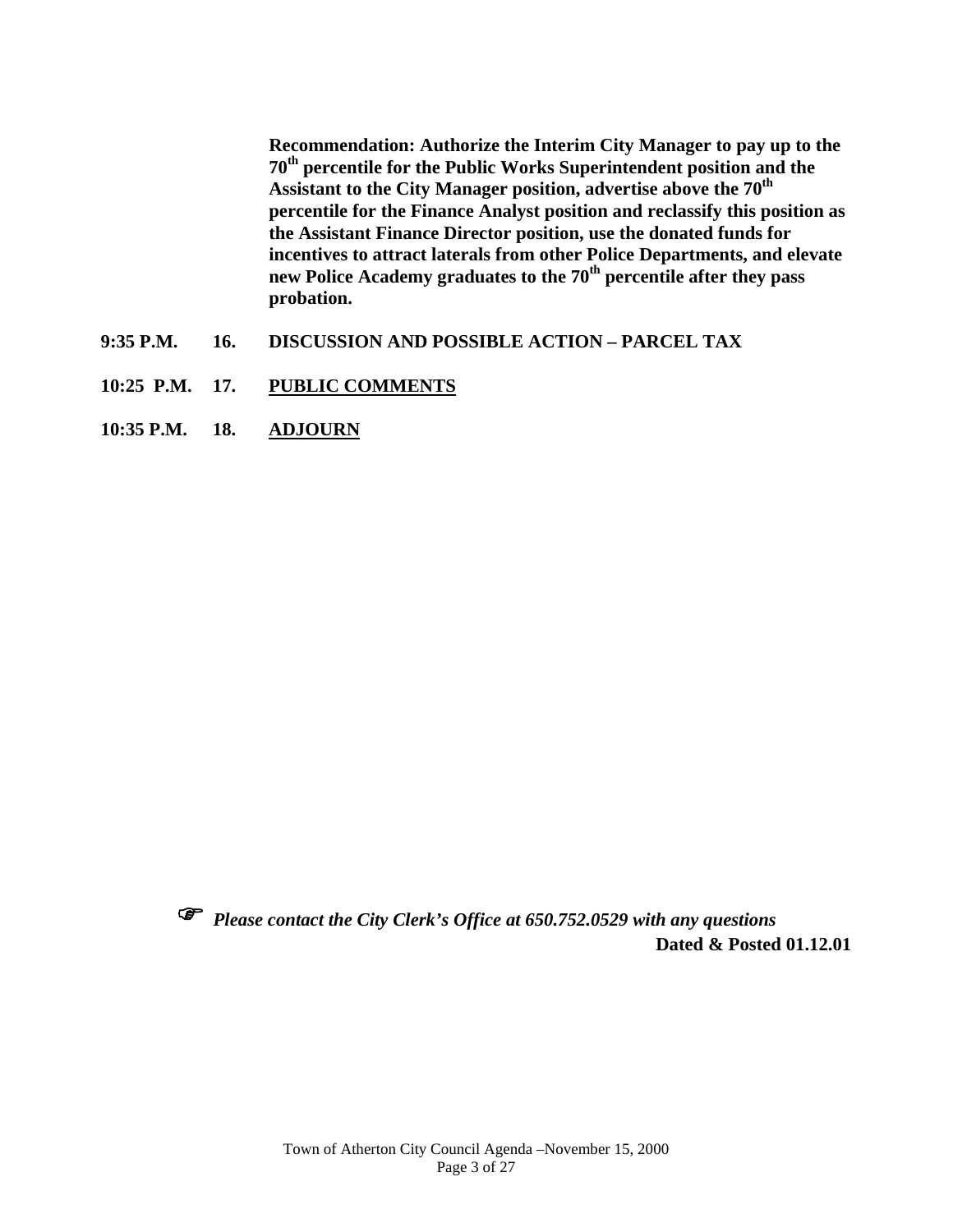

**Minutes CITY COUNCIL MEETING December 13, 2000 7:00 p.m. TOWN COUNCIL CHAMBERS** 94 Ashfield Road Atherton, California

# **SPECIAL MEETING**

**Vice Mayor Fisher called the meeting to order at 7:10 p.m.** 

**1. ROLL CALL** 

 **PRESENT: Alan B. Carlson William R. Conwell Malcolm H. Dudley Robert E. Huber Dianne M. Fisher** 

**Interim City Manager Ralph Freedman and City Attorney Marc Hynes were also present.** 

## **2. COUNCIL REPORTS**

- **Council Member Conwell reported on the Airport Roundtable meeting where \$4 million was approved to fund improvements to aircraft noise monitoring methods.**
- **Vice Mayor Fisher reported that the Town of Atherton is now in compliance with State regulations for recycling requirements. She thanked members of the Waste Reduction Committee, including members of the staff, representatives from BFI, and San Mateo County.**
- **Vice Mayor Fisher also reported on the General Plan Committee meeting. They will meet in February to review proposed revisions to the Tree Ordinance.**
- **3. PUBLIC COMMENTS The following members of the audience spoke:**

**Marion Oster, Atherton Heritage Association Shirley Carlson, Atherton Tree Committee, reported on Sudden Oak Syndrome**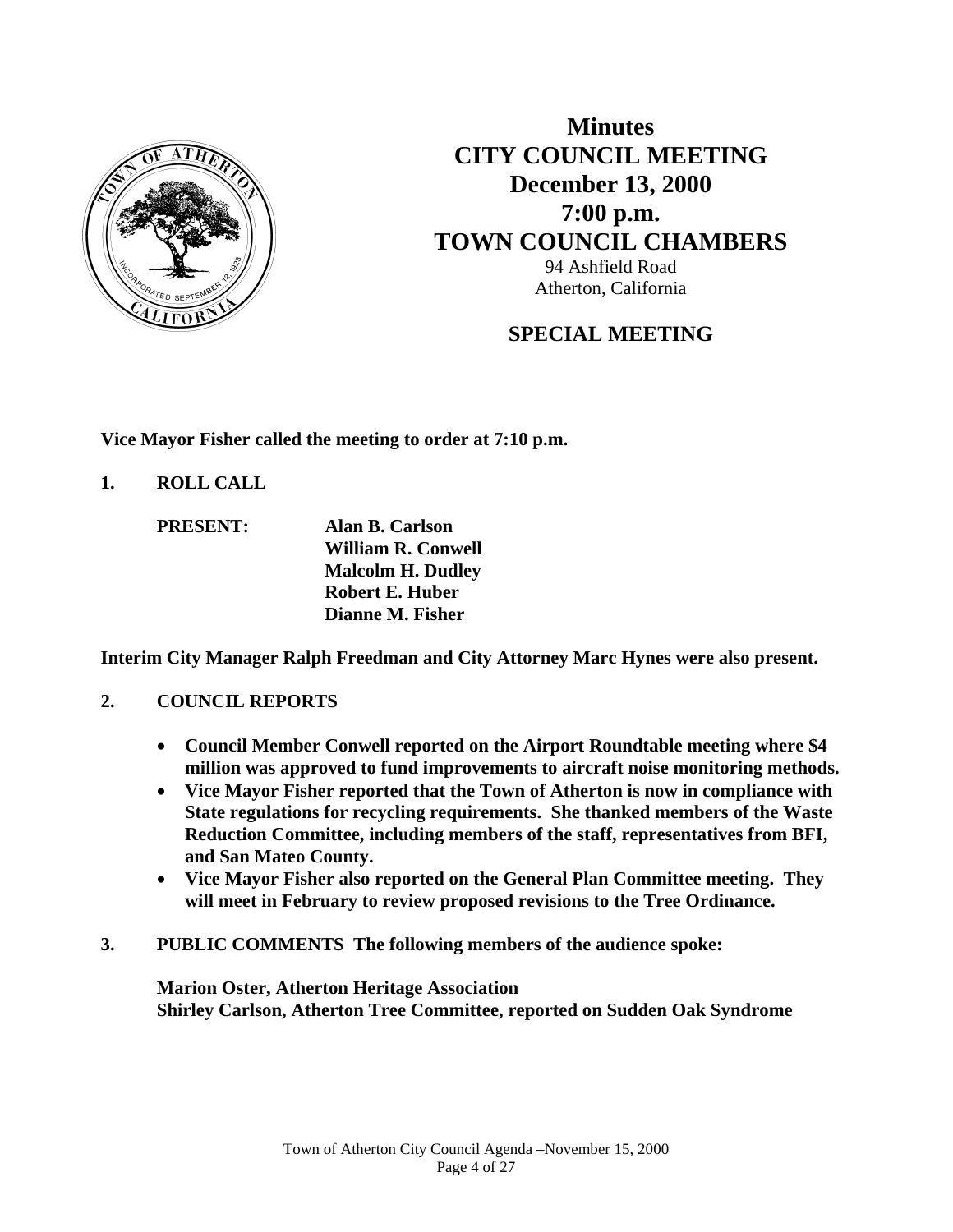#### **REGULAR AGENDA**

**4. RESOLUTION NO. 00-29, DECLARING THE RESULTS OF THE GENERAL MUNICIPAL ELECTION HELD ON NOVEMBER 7, 2000** 

 **MOTION – Adopt Resolution No. 00-29, certifying the results of the November 7, 2000 General Municipal election.** 

**M/S** Dudley/Carlson **Ayes: 5 Noes: 0 Abstain: 0 Absent: 0** 

#### **5. PRESENTATIONS TO COUNCIL MEMBERS MALCOLM H. DUDLEY AND ROBERT E. HUBER**

 **Vice Mayor Fisher presented outgoing Council Member Dudley with a plaque from the Town and commended him for his years of dedication to the community including his work on regional Transportation issues. She also presented resolutions from Representative Anna Eshoo and Assembly Member Ted Lempert.** 

 **San Mateo County Supervisor Richard Gordon presented a resolution on behalf of the Board of Supervisors to Council Member Dudley for his service to the Town and the County.** 

 **Vice Mayor Fisher presented a plaque to Council Member Robert Huber in appreciation for serving to complete the term of former Council Member Nan Chapman.** 

#### **6. OATHS OF OFFICE - COUNCIL MEMBERS-ELECT JAMES R. JANZ AND KATHY MCKEITHEN**

 **Interim City Manager Ralph Freedman administered oaths of office to newly elected Council Members James R. Janz and Kathy McKeithen. The new Council Members were seated.** 

#### **7. COUNCIL REORGANIZATION**

 **Interim City Manager Ralph Freedman opened nominations for Mayor and Vice Mayor. Council Member McKeithen asked that this item be tabled until the next meeting in order to consider a policy for nominating the Mayor and Vice Mayor. Council Member Carlson asked what the current Municipal Code states regarding this matter. City Attorney Marc Hynes stated that the Code requires the Council to choose the Mayor and Vice Mayor at the first meeting after the election. Council Member Carlson stated that historically the Vice Mayor has stepped up to serve as the Mayor.** 

 **MOTION – nominate Vice Mayor Dianne Fisher to the office of Mayor.**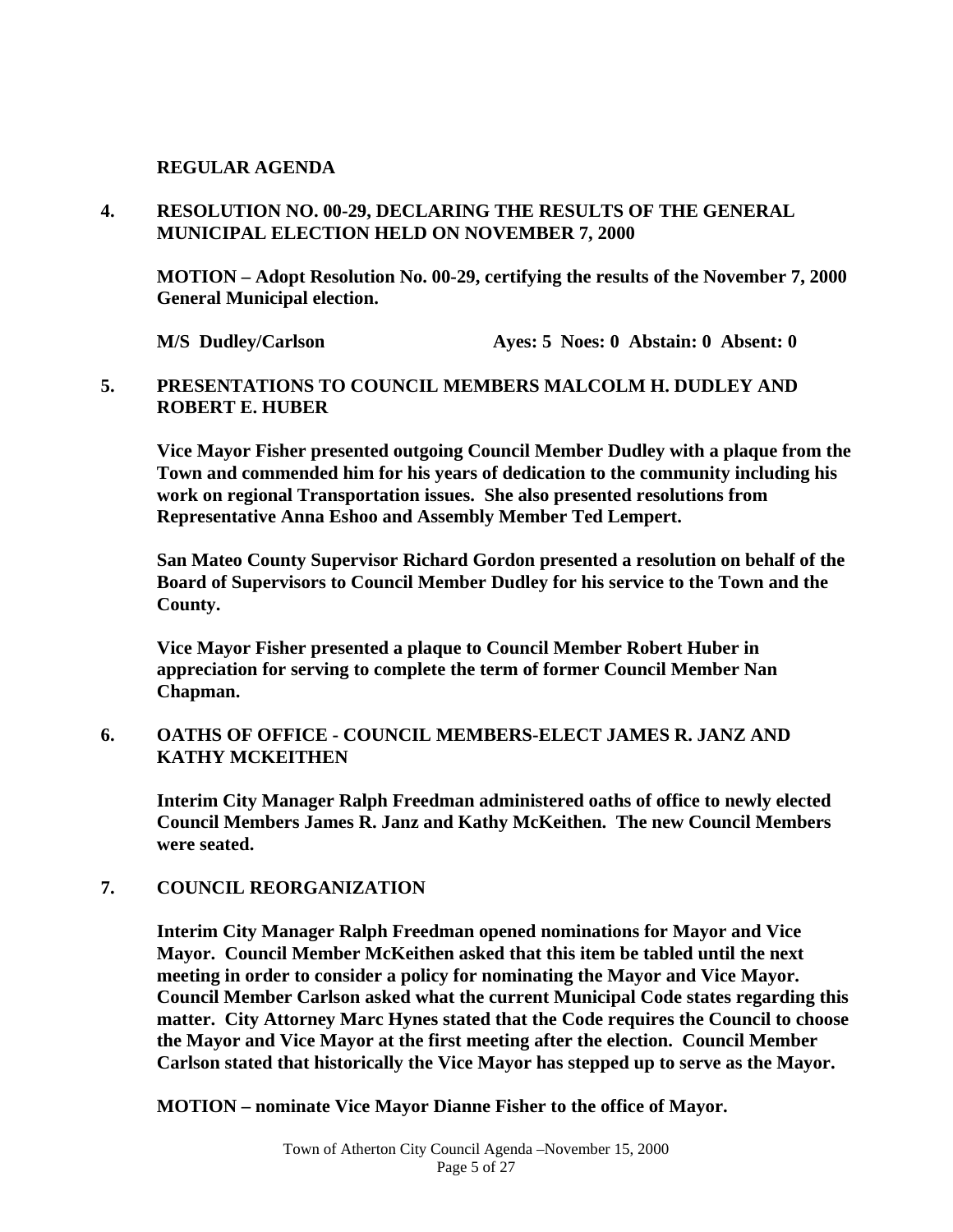#### **M/S Carlson/Janz**

 **There being no further nominations, Interim City Manager Freedman called for a roll call vote:** 

Ayes: Carlson, Janz, Fisher **Noes: Conwell, McKeithen** 

 **MOTION – nominate Council Member Alan Carlson as Vice Mayor.** 

 **M/S Janz/Fisher** 

 **There being no further nominations, Interim City Manager Freedman called for the vote.** 

 **Ayes: 3 Noes: 2 (Conwell, McKeithen)** 

#### **8. PRESENTATION OF FINAL REPORT ON TOWNWIDE STREET STUDY BY NICHOLS CONSULTING ENGINEERS**

 **The City Council received and considered the Town of Atherton's Townwide Street Study, and heard the presentation of the report by Lisa Peterson, Project Manager from Nichols Consulting Engineers. Detailed discussion ensued. Public Works Director Cliff Temps answered questions from the Council on specific methods for street repair and maintenance.** 

 **The following members of the audience spoke: John Ruggeiro, 10 Stockbridge Avenue, James Dobbie, 124 James Avenue, Henry Ilg, 86 Leon Way, Scott Feamster, 230 Park Lane, Virginia Ruggeiro, 10 Stockbridge Avenue, and Eugene Berry, 230 Oak Grove Avenue.** 

 **The Council asked the consultants to return with information for upgrading streets on a rotating basis, and cost estimates for bringing some residential streets to "good" condition versus "superior" condition.** 

## **9. PRESENTATION OF FINAL REPORT ON TOWNWIDE STORM DRAINAGE STUDY BY NOLTE ASSOCIATES**

 **The City Council received and considered the Townwide Storm Drainage Study and heard the presentation of the report by George Otte, consultant with Nolte Associates. His report addressed ninety-seven potential drainage problems that have been identified throughout Town. The major purposes of the study were to develop an inventory of the drainage system, assess the weaknesses in the system, and develop an estimated cost and plan for improvements to the system. The following members of the audience spoke:**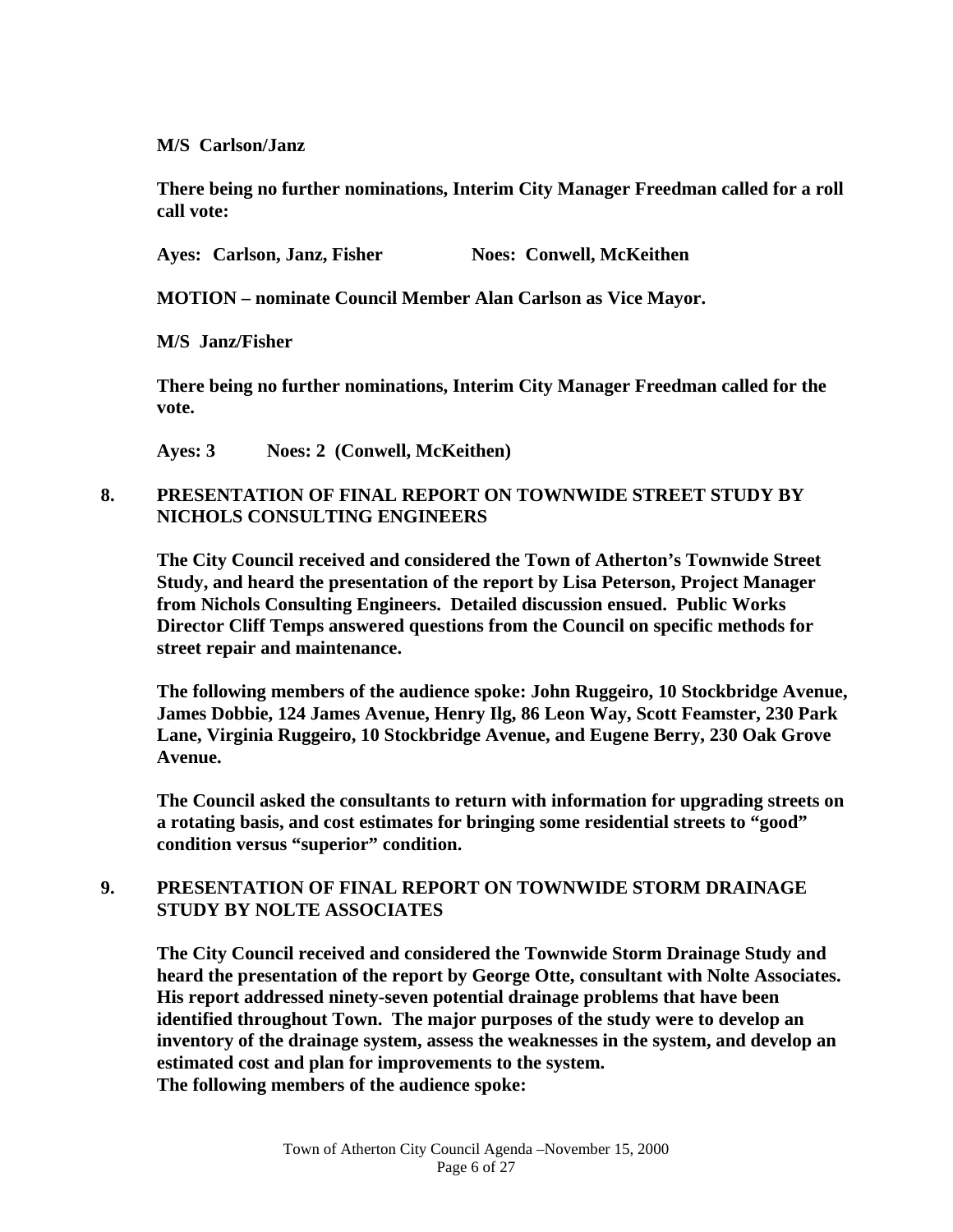**Donna Hopkins, 7 Fair Oaks Art Speakly, Reservoir Road Virginia Ruggeiro, 10 Stockbridge Avenue Sandy Crittenden, 117 Heather Drive John Ruggeiro, 10 Stockbridge Avenue John Sisson, 26 Belleau Avenue Scott Feamster, 230 Park Lane Jean Schaaf, 29 Stockbridge Avenue** 

## **10. PUBLIC COMMENTS – There were no additional public comments.**

#### **11. ADJOURN**

 **The meeting adjourned at 11:22 p.m.** 

**Respectfully submitted,** 

**\_\_\_\_\_\_\_\_\_\_\_\_\_\_\_\_\_\_\_\_\_\_\_\_** 

**Sharon Barker City Clerk**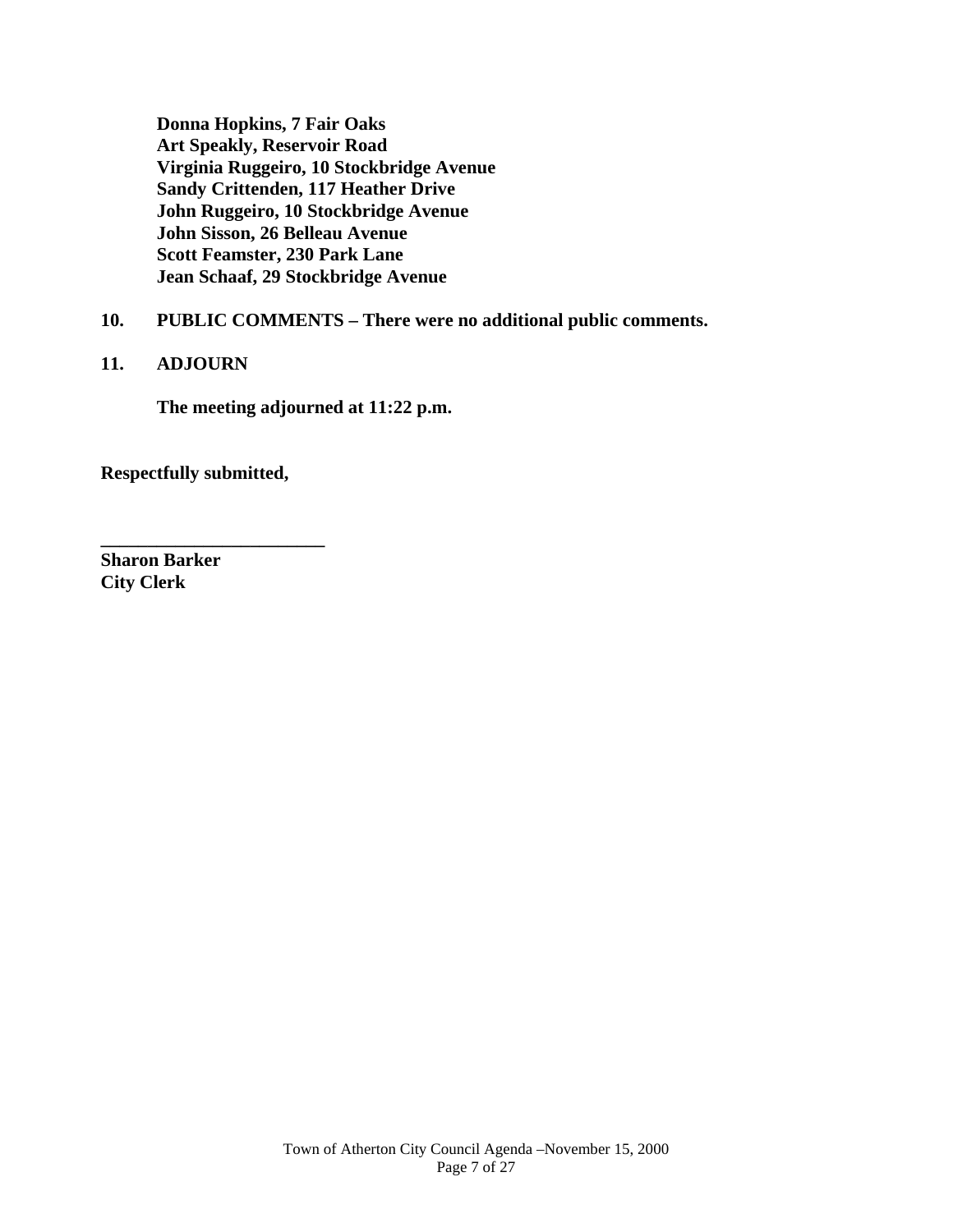

**Minutes CITY COUNCIL MEETING Wednesday, December 13, 2000 5:00 p.m. Town Administrative Offices 91 Ashfield Road Atherton, California**

# **SPECIAL MEETING**

**Vice Mayor Fisher called the meeting to order at 5:00 p.m.** 

- **1. ROLL CALL** 
	- **PRESENT: Alan B. Carlson William R. Conwell Malcolm H. Dudley Robert E. Huber Dianne M. Fisher**

#### **2. PUBLIC COMMENTS**

**There were no public comments.** 

#### **3. CLOSED SESSION - The Council adjourned to closed session at 5:10 p.m.**

 **A. Conference with Labor Negotiator – Labor Negotiations pursuant to Government Code Section 94957.6** 

> **Agency Negotiator: Ralph Freedman, Interim City Manager Employee Organization: Management**

 **B. Conference with Labor Negotiator – Labor Negotiations pursuant to Government Code Section 54957.6** 

> **Agency Negotiator: Ralph Freedman, Interim City Manager Employee Organization: Local Union No. 856 Non-management miscellaneous employees**

#### **4. RECONVENE TO OPEN SESSION**

 **The Council reconvened to open session at 6:55 p.m.**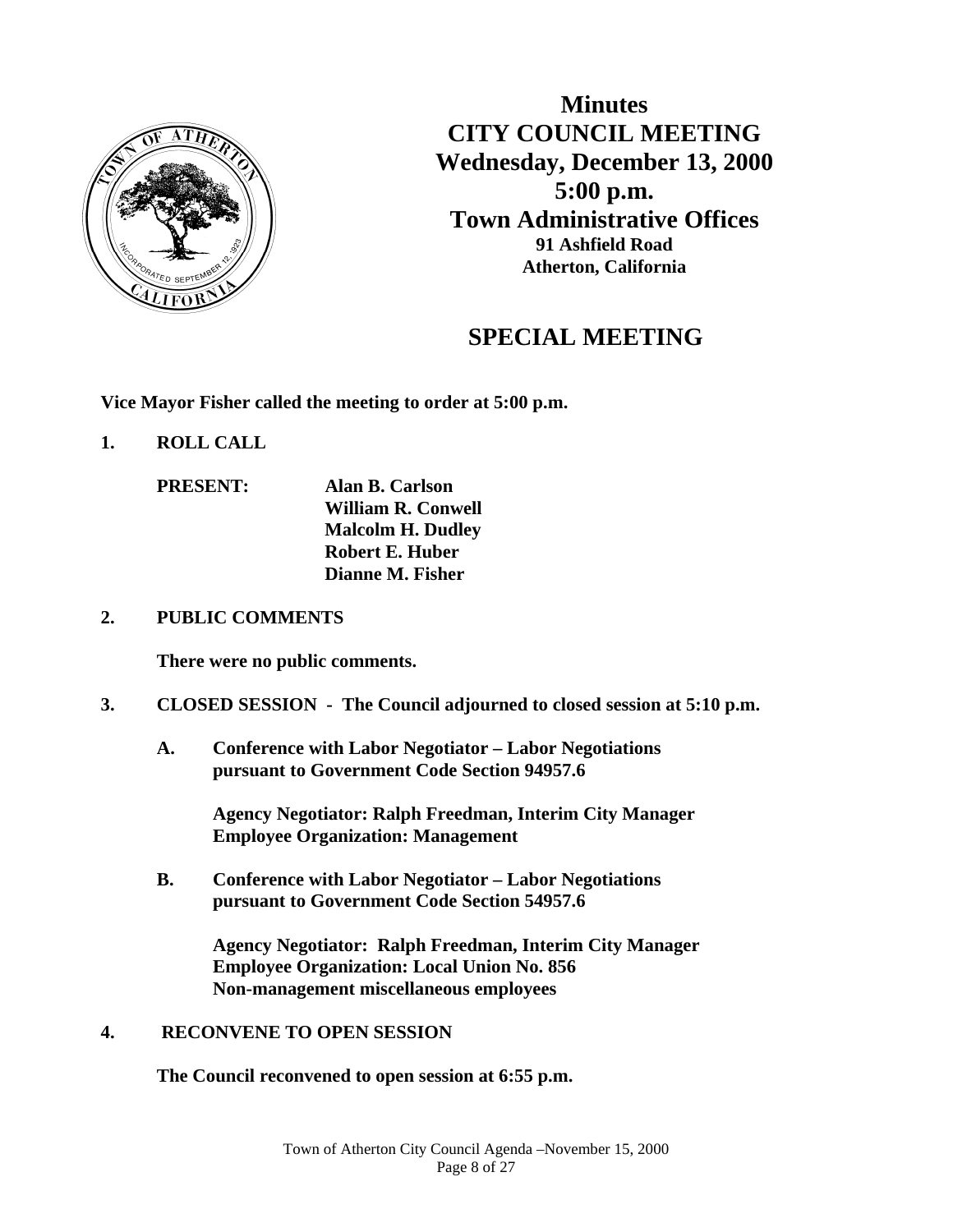**There was no action taken.** 

## **5. ADJOURN**

 **The meeting adjourned at 7:00 p.m.** 

**Respectfully submitted,** 

**\_\_\_\_\_\_\_\_\_\_\_\_\_\_\_\_\_\_\_\_\_\_ Sharon Barker, City Clerk**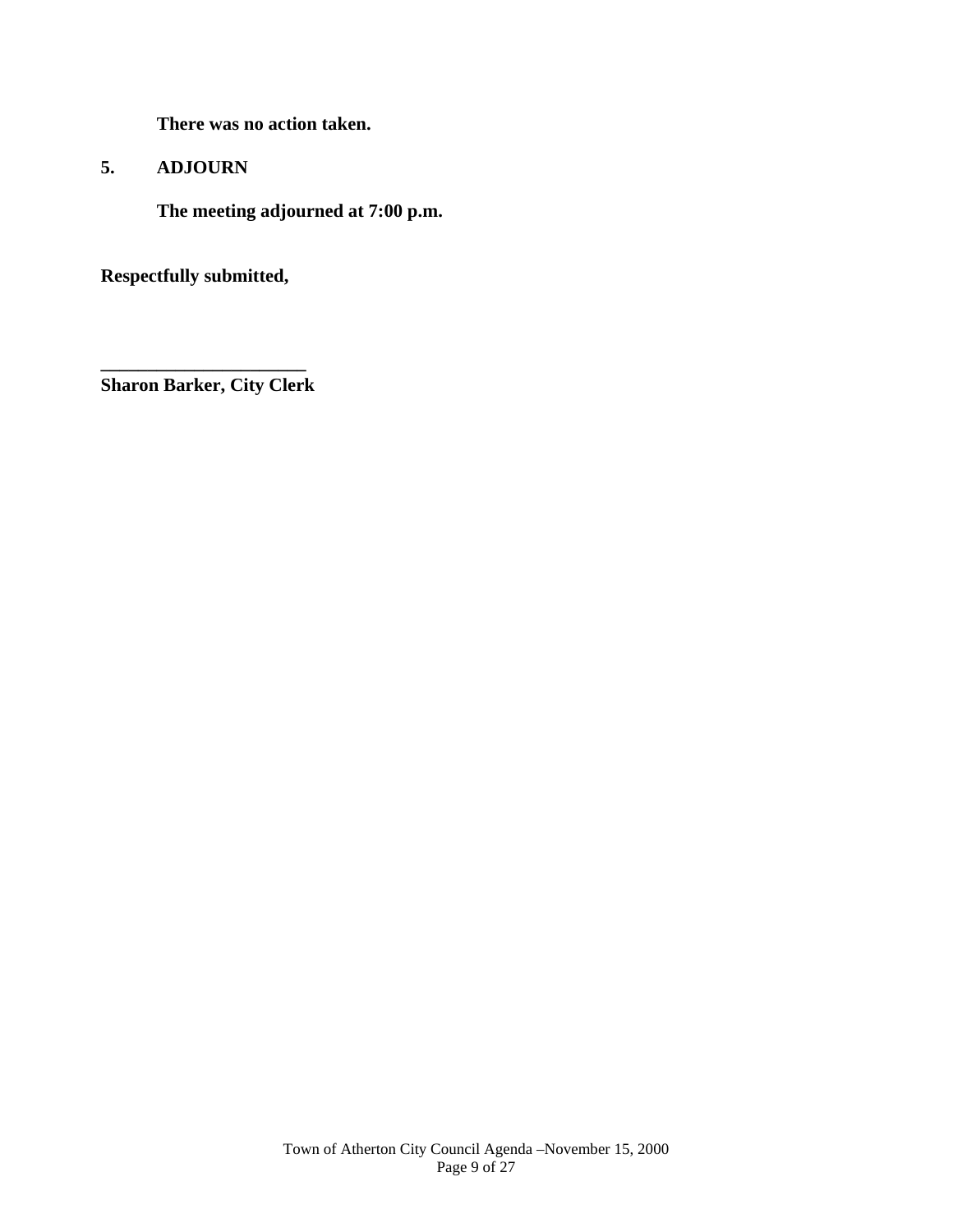

**Minutes CITY COUNCIL MEETING Wednesday, December 20, 2000 5:00 p.m. Town Administrative Offices 91 Ashfield Road Atherton, California**

# **SPECIAL MEETING**

**Mayor Fisher called the meeting to order at 5:00 p.m.** 

**1. ROLL CALL** 

 **PRESENT: Kathy McKeithen James R. Janz Alan B. Carlson Dianne M. Fisher William R. Conwell** 

- **2. PUBLIC COMMENTS There were no public comments.**
- **3. CLOSED SESSION**

 **The Council adjourned to closed session at 5:05 p.m.** 

**4. RECONVENE TO OPEN SESSION** 

**The following action was taken:** 

**A. Liability Claim pursuant to Government Code Section 54956.95 Claimant: Maria Julia Fuentes Agency claimed against: Town of Atherton** 

 **Action: The City Council voted unanimously to deny the claim.** 

**B. Conference with Labor Negotiator – Labor Negotiations pursuant to Government Code Section 94957.6 Agency Negotiator: Ralph Freedman, Interim City Manager Employee Organization: Management** 

 **No action was taken.**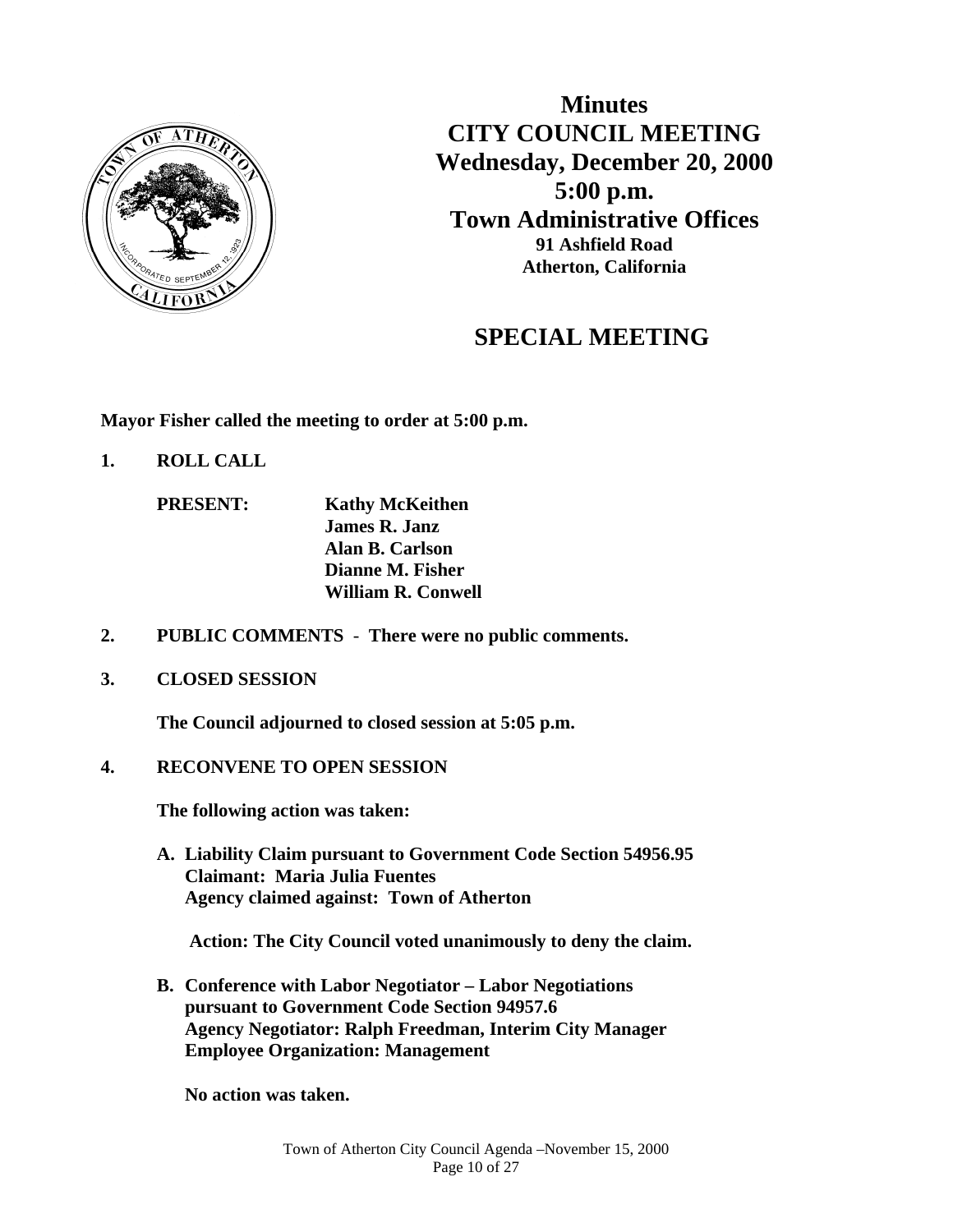**C. Conference with Labor Negotiator – Labor Negotiations pursuant to Government Code Section 54957.6 Agency Negotiator: Ralph Freedman, Interim City Manager Employee Organization: Local Union No. 856 Non-management miscellaneous employees** 

 **No action was taken.** 

**D. Public Employment pursuant to Government Code Section 54957 Title: City Manager** 

 **No action was taken.** 

**The following items were added to the closed session agenda because they were received following the preparation of the agenda:** 

**E. Conference with Legal Counsel - Existing Litigation pursuant to Government Code Section 54956.9: Patricia O'Neal versus Town of Atherton.** 

**Direction was given to the City Attorney to defend the litigation.** 

**F. Conference with Legal Counsel – Anticipated Litigation pursuant to Government Code Section 54956.9: Stephen Chaput versus Town of Atherton.** 

**Direction was given to the City Attorney.** 

**G. Conference with Legal Counsel – Anticipated Litigation pursuant to Government Code Section 54956.9: Patrick McTaggart versus Town of Atherton.** 

 **Direction was given to the City Attorney.** 

#### **5. ADJOURN**

**The meeting adjourned at 6:55 p.m.**

**Respectfully submitted,** 

**\_\_\_\_\_\_\_\_\_\_\_\_\_\_\_\_\_\_\_\_\_\_\_\_\_** 

**Sharon Barker City Clerk**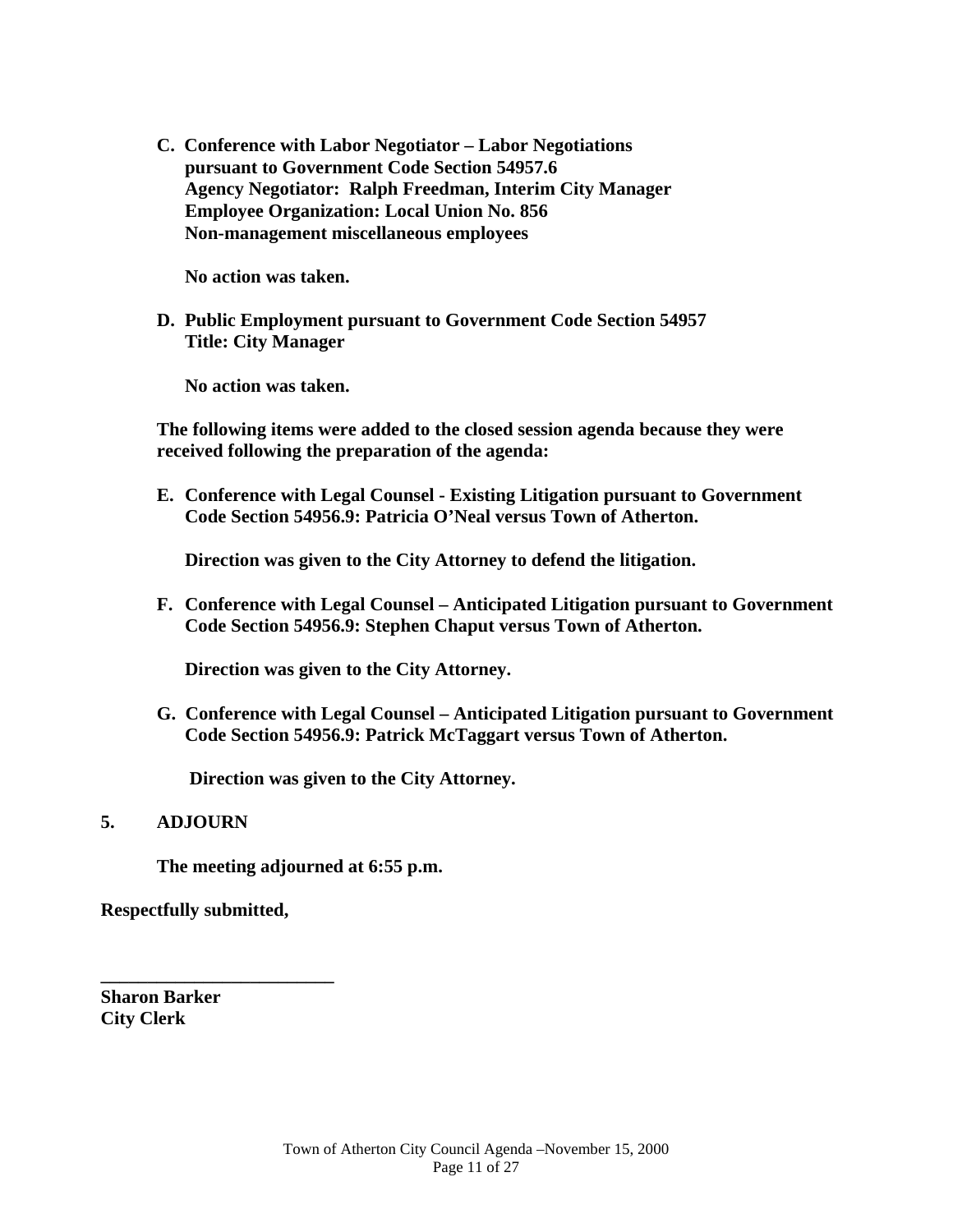

**Minutes CITY COUNCIL/ATHERTON CHANNEL DRAINAGE DISTRICT MEETING December 20, 2000 7:00 p.m. TOWN COUNCIL CHAMBERS** 94 Ashfield Road Atherton, California

# **REGULAR MEETING**

**Mayor Fisher called the meeting to order at 7:07 p.m.** 

**1. ROLL CALL** 

**PRESENT:** Kathy McKeithen  **James R. Janz Alan B. Carlson Dianne M. Fisher William R. Conwell** 

**Interim City Manager Ralph Freedman and City Attorney Marc Hynes were also present.** 

## **2. COUNCIL REPORTS**

 **Vice Mayor Carlson asked that the City Manager place discussions on storm drainage and street improvements on all future agendas.** 

## **3. PUBLIC COMMENTS**

 **The following members of the public spoke:** 

 **Henry Ilg, 86 Leon Way Mia Meyer, 26 Southerland Drive, on sports courts built close to property lines. Sandy Crittenden, 117 Heather Drive John Ruggeiro, 10 Stockbridge Avenue John Sisson, 26 Belleau Avenue** 

 **The Council requested that the City Manager report back on the issue of sports courts causing a nuisance.**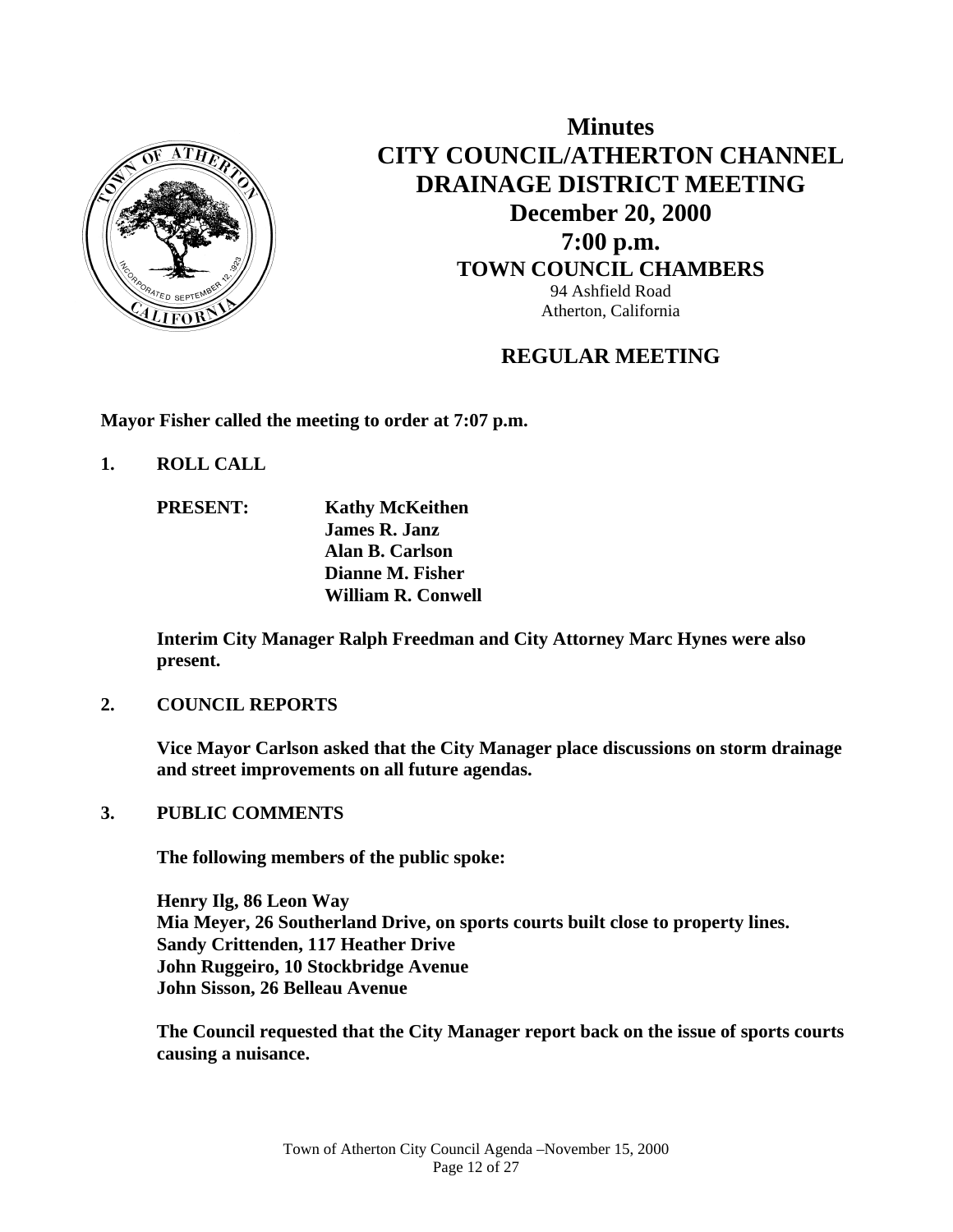## **4. CITY MANAGER REPORTS**

 **Item received late and added to the agenda:** 

 **Request from San Mateo County Board of Supervisors for funding for a new emergency shelter in South San Francisco.** 

 **MOTION – to contribute \$5,000 from the Contingency Fund toward funding of a new emergency shelter in South San Francisco.** 

 **M/S Conwell/Janz Ayes: 5 Noes: 0 Abstain: 0 Absent: 0** 

 **CITY MANAGER REPORTS - continued:** 

- **An Employee Recognition Luncheon was held this week with the following employees receiving recognition for years of service: Mike Hood 5 years, Jean Cardona, 10 years, Brad Mills, 10 years, Mike Anderson, 15 years, Mike Guerra, 15 years, Chris Madsen, 20 years, and Glenn Nielsen, 20 years.**
- **A summary of issues that were addressed during the year 2000 included the following:** 
	- **New fees were put into place to fund operations as a result of the parcel tax failure.**
	- **A new audit firm was hired.**
	- **The Town contracted with an outside firm to audit potential management problems.**
	- **McKinsey and Company's recommendation for program budgeting was implemented in this year's budget.**
	- **The issue of openness in the activities of the Town has been addressed.**
	- **The Town Web Site has been developed, providing access to the Municipal Code, Agendas, Minutes, and other information.**
	- **Town purchases have been streamlined, including gasoline now being purchased from Redwood City, and State contracts being used for cell phone service.**
	- **Deficiencies in the Finance Department have been identified.**
	- **A classification and compensation study was conducted and all job classifications have been rewritten.**
	- **A new five-year police agreement was signed.**
	- **The Town conducted a successful search for a new Police Chief.**
	- **Reorganized the structure of the Police Department.**
	- **Modified the structure of the Public Works Department, including placing the Park Department under Public Works.**
	- **Contracted for street and storm drainage studies.**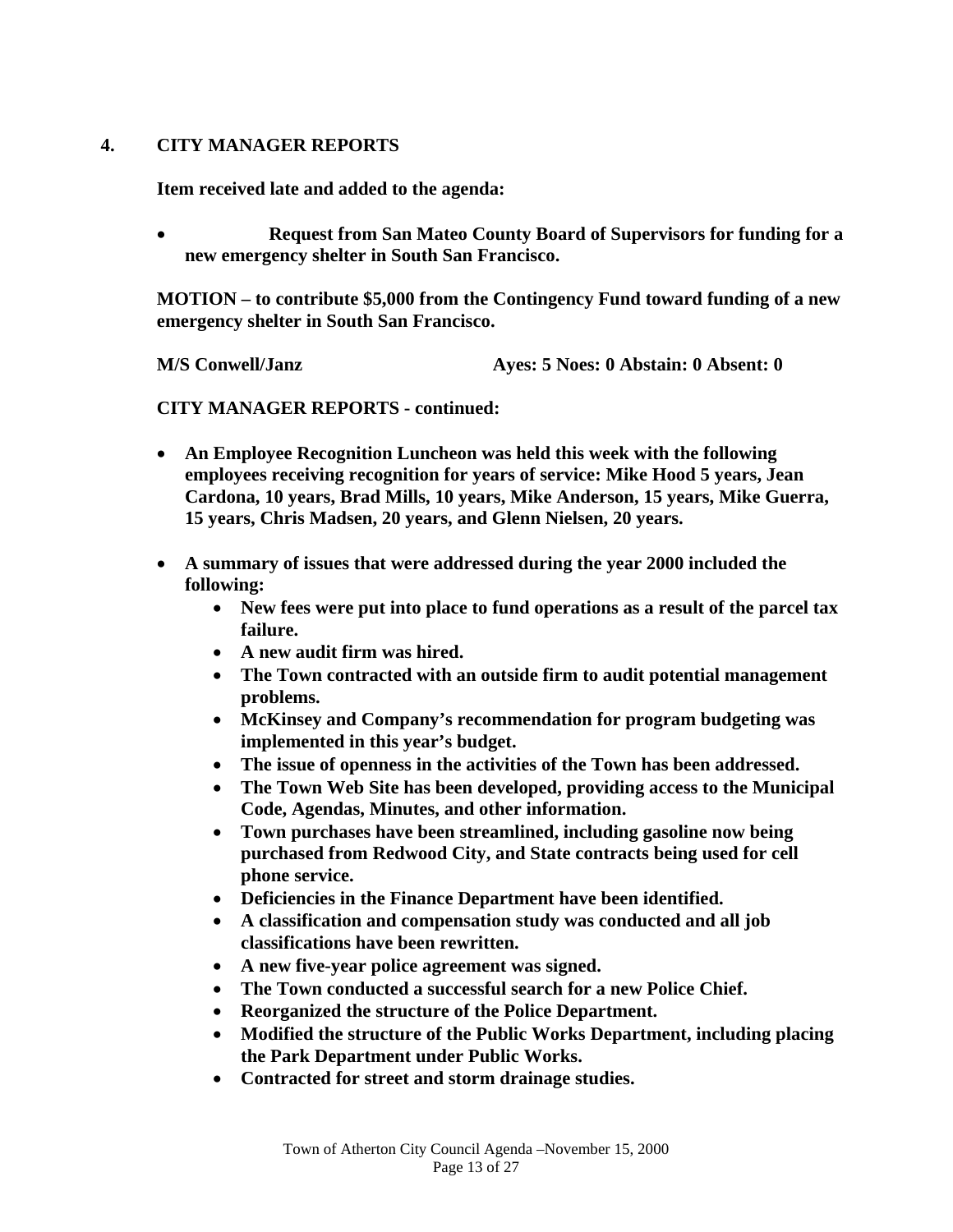- **Suggested items to be addressed in 2001:** 
	- **The Council should become more cohesive in future issues.**
	- **Newly elected Council Members may be interested in the League of Cities New Council Member Conference.**
	- **Goal setting sessions should be conducted with the City Manager and Staff.**
	- **Team building sessions should be considered with an outside facilitator for the City Manager and City Council.**
	- **Council should consider placing a Parcel Tax on the June ballot for funding for overhires for the Police Department, keeping compensation competitive for all Town employees, maintenance of streets and storm drainage, and miscellaneous Captial Improvements.**
	- **Council should continue to address restoring trust and confidence.**
	- **Discuss financing streets and storm drainage improvements.**
	- **A formal plan for Holbrook-Palmer Park should be developed.**
	- **The City Manager will continue to try to fill vacancies in order to provide optimum services to the Town.**
- **The Interim City Manager and the Public Works Director have talked to consultants from Nichols Consulting Engineers regarding amending their contract to include specific data on the remaining 70% of the streets that were not tested.**

 **Mayor Fisher directed the Interim City Manager to bring back proposals for goal setting meetings and a team building session. She also asked that the Parcel Tax, and Streets and Storm Drainage issues be placed on the January agenda.** 

**5. DEPARTMENT HEADS' REPORTS – No reports.** 

## **6. COMMUNITY ORGANIZATION ROUNDTABLE REPORT**

**Mike McPherson, Park and Recreation Commission, gave an update on the report on Holbrook-Palmer Park being prepared as required by Resolution 00-28. Each item in the resolution has been assigned to either a member of the Park and Recreation Commission or a member of Staff. The Park and Recreation Commission will address this at their January meeting and plan to present a final report to the City Council in March.** 

## **CONSENT CALENDAR**

**MOTION – to remove Items 10 and 12 and place on the regular agenda as Items 15 and 16.** 

 **M/S Conwell/Carlson Ayes: 5 Noes: 0 Absent: 0 Abstain: 0**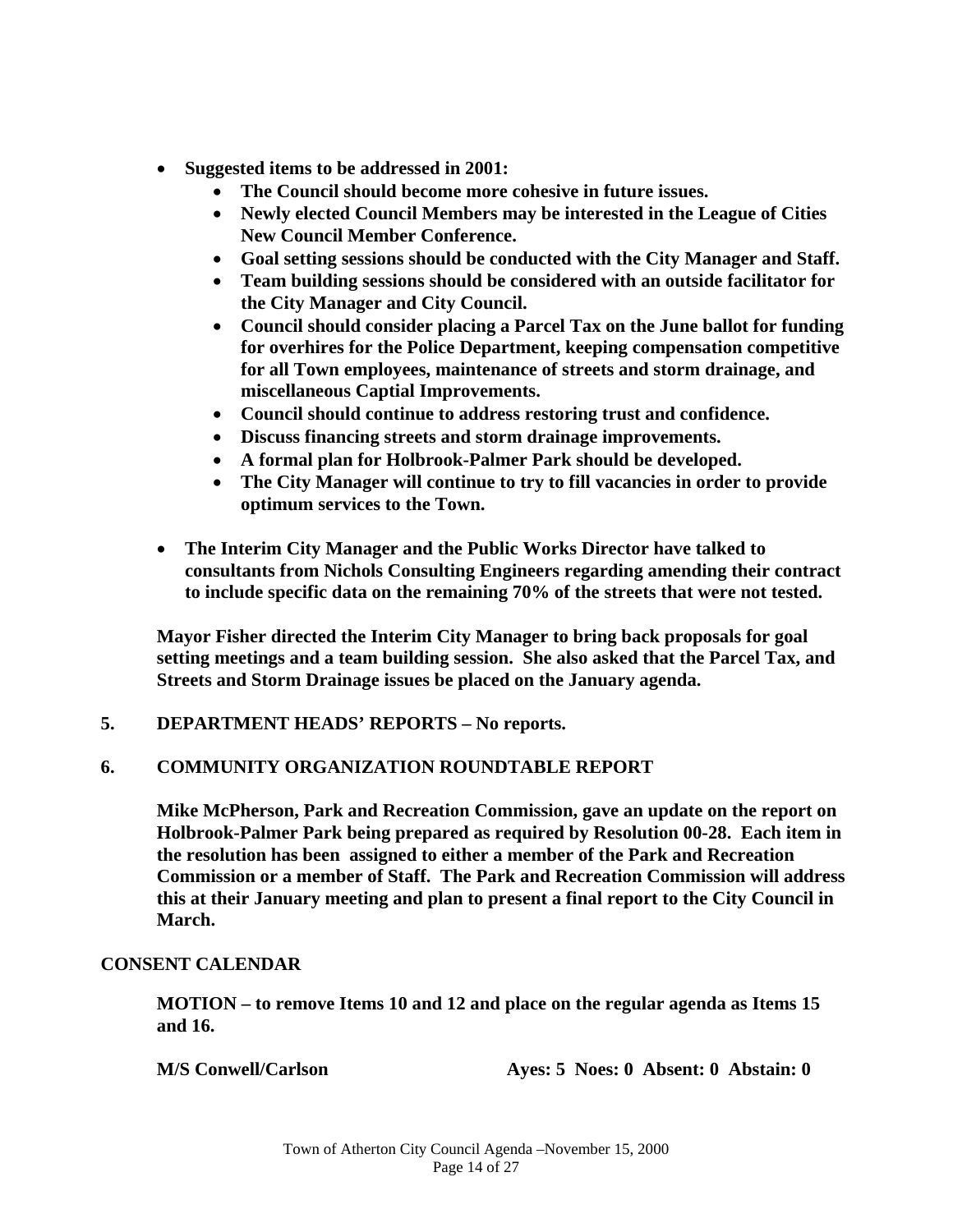#### **MOTION – to approve the remaining items on the Consent Calendar.**

**M/S Conwell/McKeithen Ayes: 5 Noes: 0 Absent: 0 Abstain: 0** 

- **7. APPROVED OF MINUTES OF SPECIAL MEETING OF 11/15/00, AND REGULAR MEETING OF 11/15/00**
- **8. APPROVED BILLS AND CLAIMS FOR NOVEMBER 9, 2000 THROUGH DECEMBER 8, 2000 IN THE AMOUNT OF \$440,043.27**

## **9. RESOLUTION NO. 00-30, DESIGNATING PERMIT PARKING ON PORTIONS OF ALEJANDRA AVENUE, BRITTANY MEADOWS, MACBAIN AVENUE, AND HOWARD WAY**

**Adopted Resolution No. 00-30, designating permit parking on portions of Alejandra Avenue, Brittany Meadows, MacBain Avenue, and Howard Way and repealing any other resolutions related to permit parking on these streets.** 

#### **11. DECLARATION OF SURPLUS PROPERTY**

**Declared specific Town property as described in Exhibit "A" as surplus, and authorized the City Manager to dispose of said property.** 

#### **13. CITY ATTORNEY REPORT ON POLITICAL SIGNS**

 **Accepted City Attorney report on political signs.** 

## **REGULAR AGENDA**

**14. COUNCIL COMMITTEE ASSIGNMENTS FOR 2001** 

 **MOTION – to approve the Council Committee assignments as submitted by the Mayor with the following changes: Council Member Janz will serve as the ABAG representative, with Council Member Conwell serving as alternate, and Council Member Conwell will serve on CCAG, with Council Member Janz serving as first alternate.** 

 **M/S Conwell/Carlson Ayes: 5 Noes: 0 Absent: 0 Abstain: 0** 

**15. ACCEPTANCE OF WORK AND AUTHORIZATION TO RECORD A NOTICE OF COMPLETION FOR THE LITTLE LEAGUE BALL FIELD AT HOLBROOK-PALMER PARK** 

**Council Member McKeithen expressed concerns regarding Staff's request for acceptance of the work prior to completion of the project. Interim City Manager Ralph Freedman explained that the project is basically completed with only cleanup**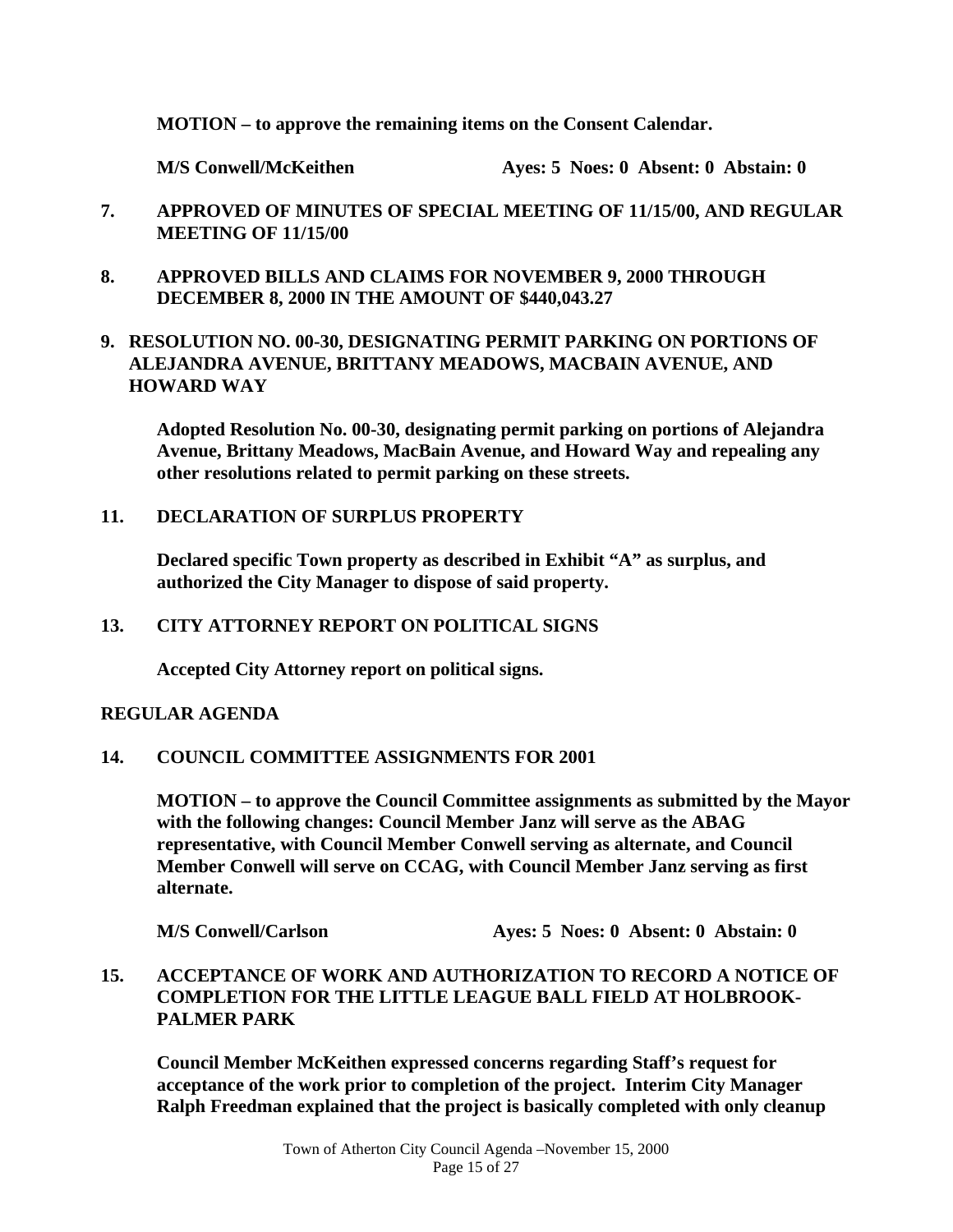**work to be done. If the Council does not accept the work at this meeting, it would have to be held over for another thirty days.** 

**MOTION – to accept the work and authorize the recording of a notice of completion for the Holbrook-Palmer Park Little League Field, Project 00-004, upon the City Manager's determination that the final punch list items have been attended to.** 

 **M/S McKeithen/Janz Ayes: 5 Noes: 0 Absent: 0 Abstain: 0** 

#### **16. CONSIDERATION OF LETTER FROM LINDA LIEBES, GENERAL PLAN COMMITTEE – HERITAGE TREE PROTECTION**

**Mayor Fisher discussed the letter from Linda Liebes regarding the Council's consideration that basements should not extend outside the footprint of a structure in order to ensure adequate soil for large, future Heritage trees.** 

**Council Member McKeithen requested that the General Plan Committee address the issues of enforcement of Heritage tree removal, and the provision for noticing neighbors of permit applications.** 

**MOTION – to accept the letter from Linda Liebes and refer the matter, along with a request for further review of the Heritage Tree Ordinance, back to the General Plan Committee.** 

**M/S McKeithen/Janz Ayes: 5 Noes: 0 Abstain: 0 Absent: 0** 

#### **17. PUBLIC COMMENTS #2**

 **Henry Ilg, 86 Leon Way John Sisson, 26 Belleau Avenue John Ruggeiro, 12 Stockbridge Avenue Charles Marsala, 33 Emilie Avenue Smith McKeithen, 11 Maple Leaf Way** 

## **18. ADJOURN TO CLOSED SESSION**

 **MOTION - to adjourn to closed session.** 

**M/S Conwell/Carlson Ayes: 5 Noes: 0 Abstain: 0 Absent: 0** 

## **19. CLOSED SESSION**

**The meeting adjourned at 9:20 p.m. to a closed session continued from the 5:00 p.m. meeting.**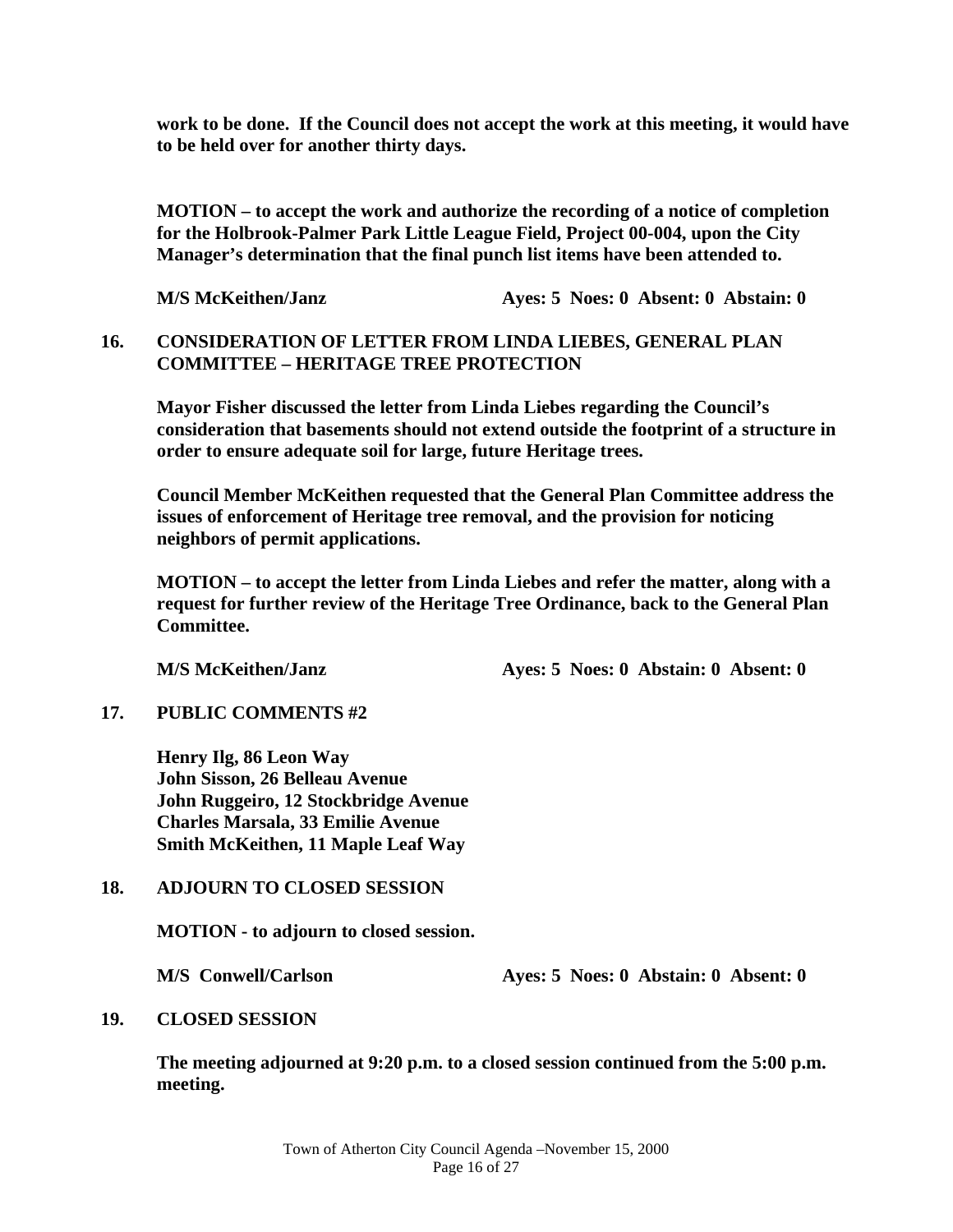**The Council reconvened to open session at 12:00 a.m. The following action was taken:** 

 **A. Conference with Labor Negotiator pursuant to Government Code Section 94957.6. Agency Negotiator – Ralph Freedman, Interim City Manager. Employee Organization: Management.** 

The Council voted unanimously to pay Management employees at the  $60^{\text{th}}$ **percentile as it pertains to salary based on the Koff and Associates survey of twelve benchmark cities.** 

**The meeting adjourned at 12:05 a.m.** 

**Respectfully submitted,** 

**Sharon Barker, City Clerk** 

**\_\_\_\_\_\_\_\_\_\_\_\_\_\_\_\_\_\_\_\_\_\_\_\_\_\_** 

## **TOWN OF ATHERTON**

CLAIMS LIST December 9 through January 8, 2000

Town of Atherton City Council Agenda –November 15, 2000 Page 17 of 27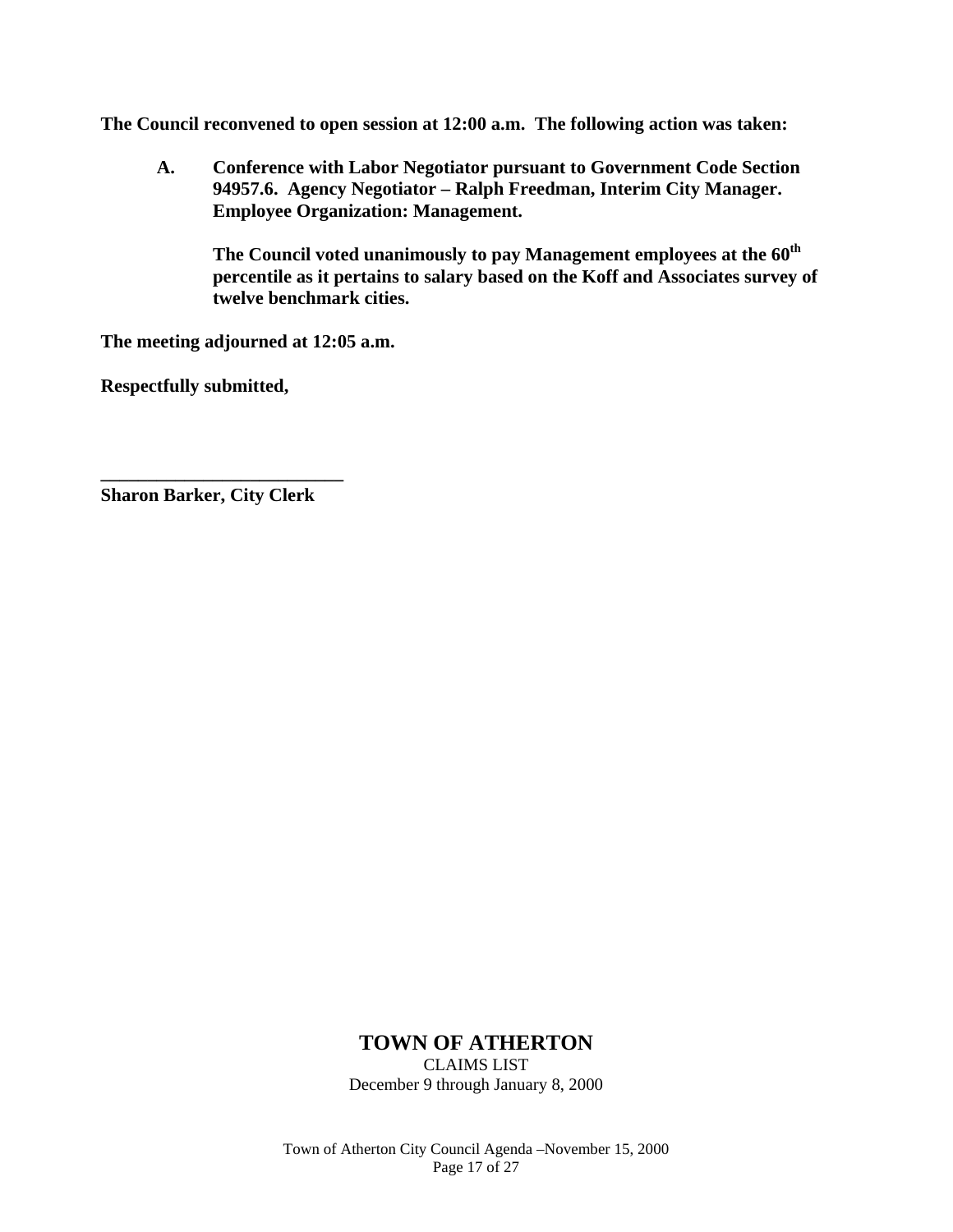| Payroll Checks       | $14693 - 14696$ |       | \$7,104.40   |
|----------------------|-----------------|-------|--------------|
| Payroll Checks       | $50000 - 50123$ |       | 145,993.62   |
| Electronic Transfers |                 |       | 47.375.03    |
| A/P Checks           | $19309 - 19471$ |       | 300,394.17   |
|                      |                 |       |              |
|                      |                 | TOTAL | \$500,867.22 |

I, Ralph Freedman, Interim City Manager of the Town of Atherton, do hereby certify under penalty of perjury that the demands listed above, check numbers 14693 – 14696 and 50000 – 50123 (Payroll) and 19309 - 19471 (Accounts Payable), and Electronic Transfers for Employees Federal Payroll Taxes and fees, inclusive, amount to \$550,867.22 are true and correct, and that there are funds for payment.

> Ralph Freedman Interim City Manager

\_\_\_\_\_\_\_\_\_\_\_\_\_\_\_\_\_\_\_\_\_\_\_\_\_\_\_\_\_\_\_

\_\_\_\_\_\_\_\_\_\_\_\_\_\_\_\_\_\_\_\_\_\_\_\_\_\_\_\_\_\_\_

The above claims, Payroll check numbers 14693 – 14696 and 50000 – 50123, Accounts Payable check numbers 19309 - 19471 and Electronic Transfers for employees federal payroll taxes and fees, amount to \$500,867.22; and are hereby approved for payment.

Mayor, Town of Atherton

| <b>SOURCE OF FUNDS</b> |  |
|------------------------|--|
|------------------------|--|

| 101 | General Fund                     |       | \$ | 407,336.69 |
|-----|----------------------------------|-------|----|------------|
| 105 | Tennis Fund                      |       |    | $\theta$   |
| 202 | <b>Transportation Fund</b>       |       |    | 19,091.80  |
| 203 | Gas Tax Fund                     |       |    | 78.41      |
| 206 | <b>SLESF</b>                     |       |    | $_{0}$     |
| 401 | <b>GF</b> Projects               |       |    | $\Omega$   |
| 402 | <b>Storm Drainage</b>            |       |    |            |
| 403 | <b>Atherton Channel Drainage</b> |       |    | 28,446.08  |
| 441 | Releaf Grant                     |       |    | $\theta$   |
| 611 | Computer Maint & Replacem't      |       |    | 3,702.31   |
| 612 | <b>Administrative Services</b>   |       |    | 3,449.06   |
| 715 | Evans Estate                     |       |    | 19.95      |
| 731 | M-A Little League                |       |    | $\theta$   |
| 730 | H-P Park Improvement             |       |    | 38,012.59  |
| 740 | <b>Tree Committee</b>            |       |    | 730.33     |
|     |                                  | TOTAL | S  | 500,867.22 |

**Item No. 11**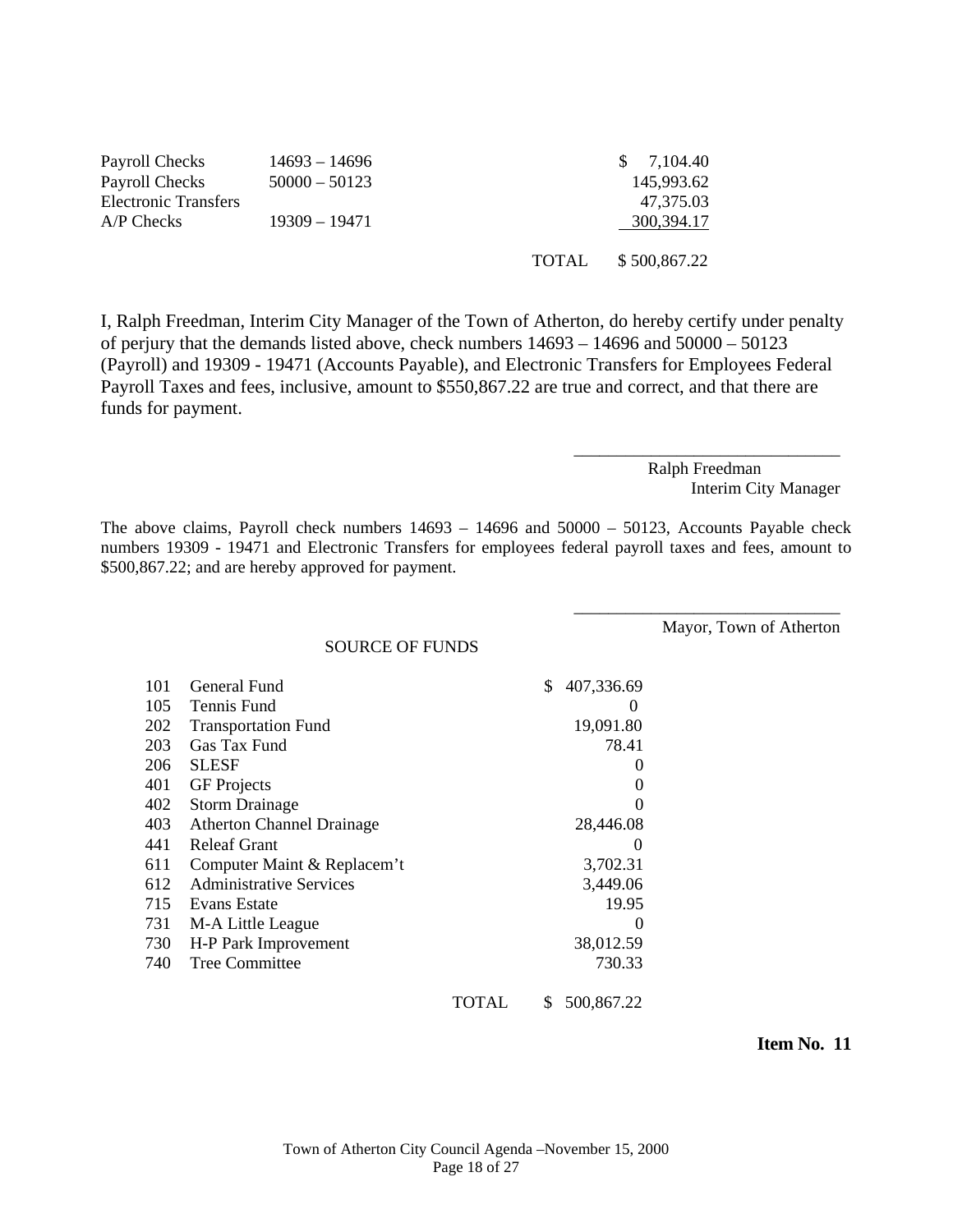

Town of Atherton

# **CITY COUNCIL STAFF REPORT**

## **TO: HONORABLE MAYOR AND CITY COUNCIL, RALPH FREEDMAN, INTERIM CITY MANAGER**

## **FROM: LISA COSTA SANDERS, SENIOR PLANNER**

# **DATE: FOR THE CITY COUNCIL MEETING OF JANUARY 17, 2001**

## **SUBJECT: ONE BELBROOK WAY (APN 073-212-010) APPEAL OF THE PLANNING COMMISSION DECISION TO APPROVE A LOT LINE REDESIGNATION**

#### **RECOMMENDATION:**

Staff recommends that the City Council conduct the public hearing, and make the following findings to deny the appeal and approve the Lot Line Redesignation, designating Belbrook Way as the front property line at One Belbrook Way in Atherton, for the reasons outlined in this Report and the attached Planning Commission Staff Report:

- 1. The proposed front property line redesignation for the subject site will not be detrimental or injurious to persons, property or improvement in the vicinity and will not be detrimental to the public health, peace, safety, comfort, general welfare or convenience. Basis for finding: The redesignation of the front property line will not be detrimental to the neighborhood as it will better fit the neighboring development pattern and will maintain sufficient perimeter setbacks..
- 2. The proposed front property line redesignation for the subject site is consistent with the Town of Atherton General Plan and the purposes of that plan and the Zoning Code. Basis for finding: The redesignation of the front property line to Belbrook Way meets the zoning code definition for front lot line and is consistent with the General Plan policy for visually harmonious and compatible with neighborhood character.

## **INTRODUCTION:**

This item was first reviewed by the Planning Commission at their October 25, 2000 meeting. At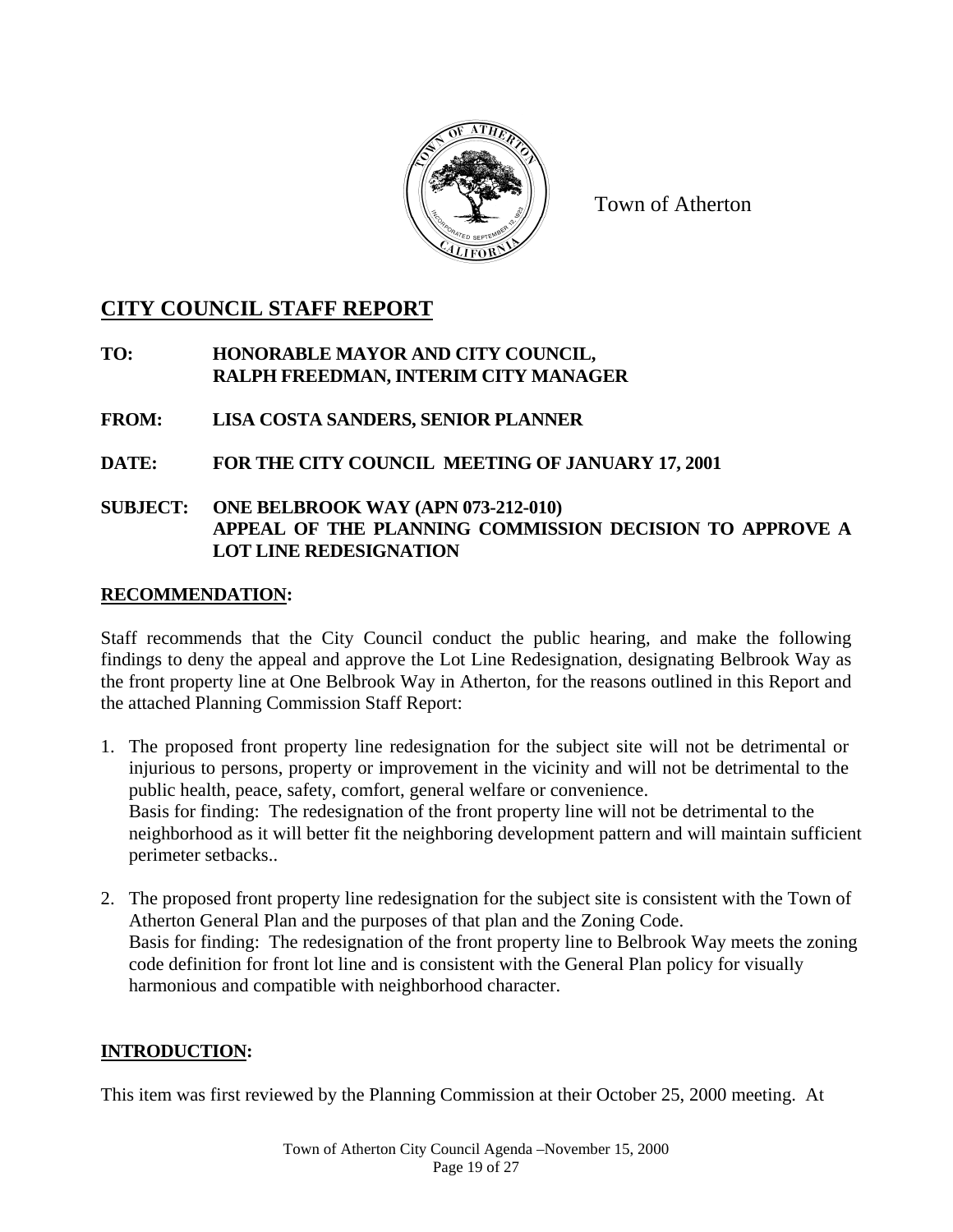that meeting, Commissioners expressed concern with the information presented and at the request of the applicant, voted to continue the public hearing. The applicant then met with adjacent property owners and prepared a complete landscape screening plan. The applicant also modified the design of the home and withdrew the request for an Excessive Height Permit. The Lot Line Redesignation request was then reviewed at the December 6, 2000 Planning Commission meeting. At that meeting, the Commission voted 5-0 to approve the redesignation request.

## **ANALYSIS:**

The attached Staff Reports from the December 6, 2000 and October 25, 2000 Planning Commission meetings provide a complete analysis on the lot line redesignation.

## **CONCLUSION:**

It is Planning Staff's professional opinion that the proposed lot line redesignation will be consistent with the existing pattern of development and that the proposal is consistent with the purposes and intent of the General Plan and Zoning Code.

## **ALTERNATIVES:**

If the Council approves the appeal, and thereby denies the lot line redesignation, Walsh Road would remain as the front property line and the applicant would need to redesign the proposed new residence to fall within the current setback requirements.

## **FISCAL IMPACT:**

All costs covering the processing of this application are paid for by the applicants.

## **ENVIRONMENTAL IMPACT:**

The proposal has been determined to be exempt from the provisions of the California Environmental Quality Act (CEQA) pursuant to CEQA Sections 15305, Class 5, which permits minor alterations in land use limitations.

## **FORMAL MOTION:**

I move that the City Council deny the appeal and uphold the decision of the Planning Commission based on the findings listed in the Staff Report.

*s/Lisa Costa Sanders* \_\_\_\_\_\_\_\_\_\_\_\_\_\_\_\_\_\_ Lisa Costa Sanders **Ralph Freedman** Senior Planner Interim City Manager

#### **Attachments:**

- 1. Lot Line Redesignation Certificate
- 2. Letter of Appeal dated December 15, 2000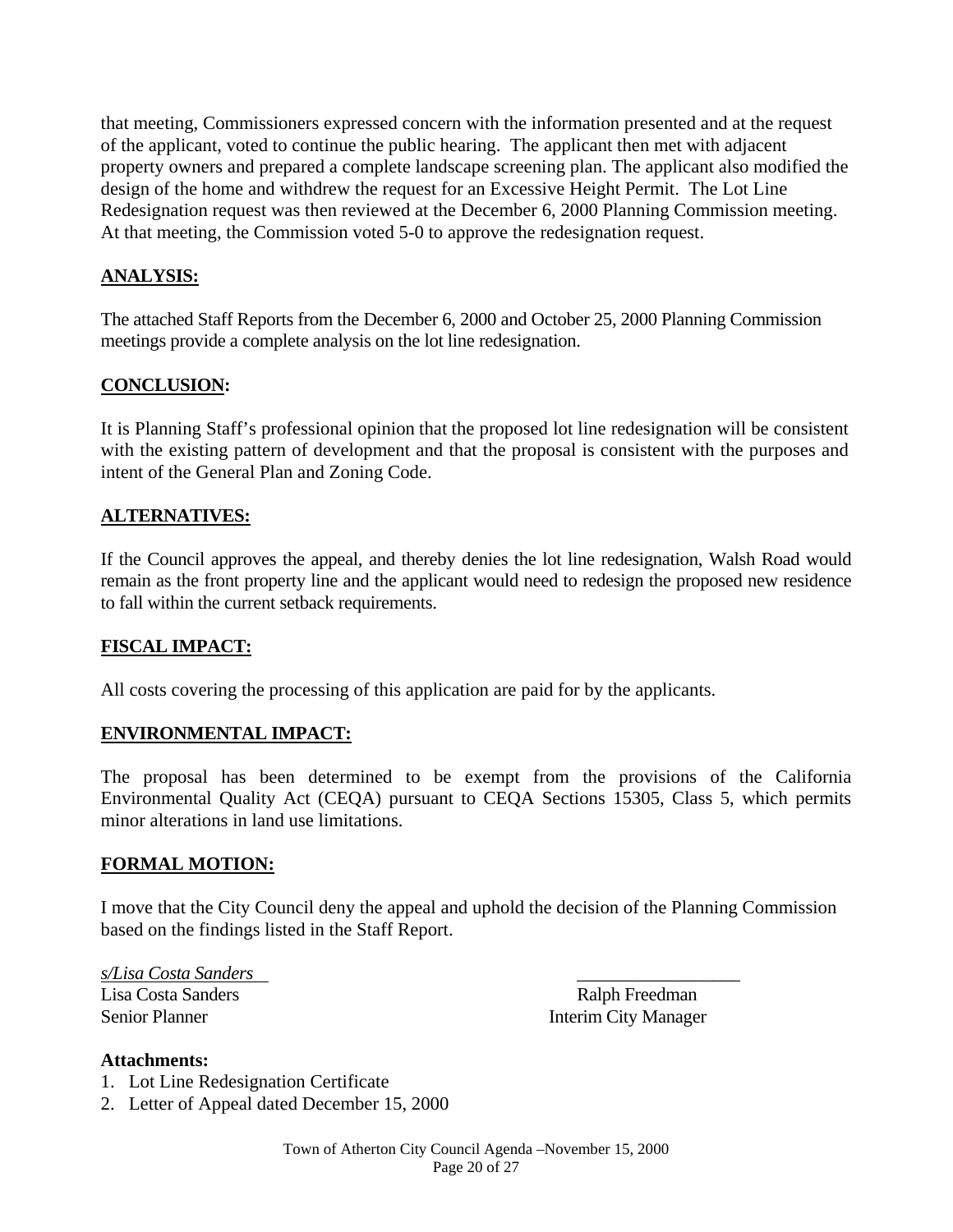- 3. Planning Commission Staff Report for the meetings of December 6, 2000 and October 25, 2000
- 4. Planning Commission draft meeting minutes
- 5. Correspondence received:
	- Letter to John Stewart from Pat McNulty dated December 5, 2000
	- Summary of Landscape screening plan submitted by Hossein Alaee dated November 27, 2000
	- Mayne Tree Expert Company report dated November 14, 2000
	- Letters from Hossein Alaee dated November 22, 2000, November 13, 2000, November 16, 2000, and November 21, 2000
	- Letter from Allan & Heidi Will dated November 14, 2000
	- Letter from Hossein Alaee dated October 25, 2000. Letter from Rod & Laurie Shephard dated October 24, 2000
	- Letter from Clarence Ferrari dated October 24, 2000
	- Letter from Allan & Heidi Will dated October 24, 2000
- 6. Site Plan, Floor Plan and Elevations prepared by Stewart Associates dated 1/17/00
- 7. Landscape Plan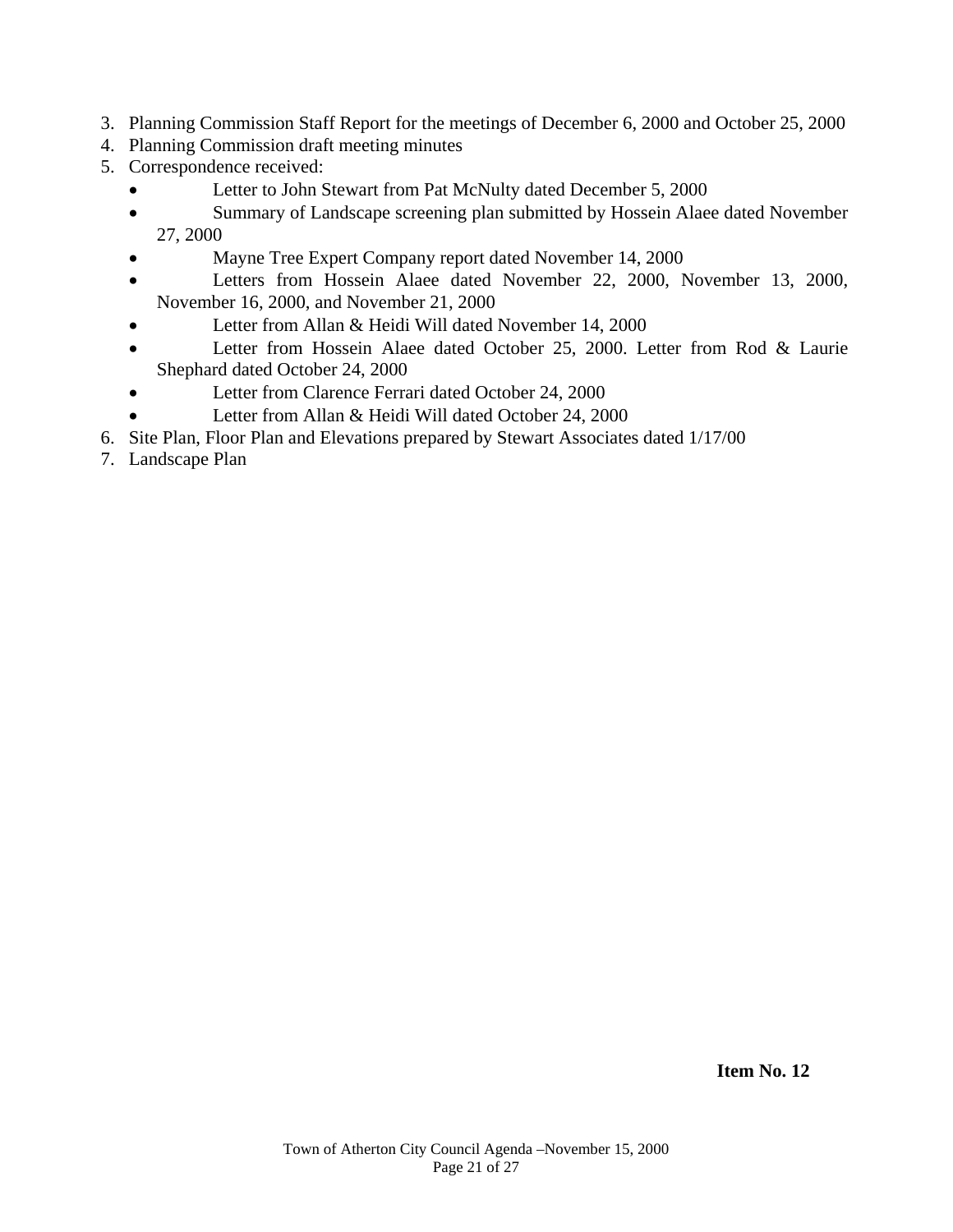

**Town of Atherton** 

# **CITY COUNCIL STAFF REPORT**

# **TO: HONORABLE MAYOR AND CITY COUNCIL**

# **FROM: RALPH FREEDMAN, INTERIM CITY MANAGER**

# **DATE: FOR THE MEETING OF JANUARY 17, 2001**

# **SUBJECT: HOLBROOK-PALMER PARK PLAYGROUND - REPLACEMENT OF EQUIPMENT AND EXPANSION OF THE PLAYGROUND AREA**

## **RECOMMENDATION:**

Approve the proposal for the replacement of the playground equipment and the expansion of the playground area in Holbrook-Palmer Park.

# **INTRODUCTION:**

The Park and Recreation Commission approved this playground proposal at their January 3<sup>rd</sup> meeting by a vote of 6-0-1, and is thus recommending acceptance by the City Council. If the City Council approves this request, the Commission will review the final plans prior to the bidding out of the project. Over the past several months, Michelle Dollinger and Dorothea Collins have made presentations to the Park and Recreation Commission. At their own expense, they have contracted with MIG, Inc., which is a planning and design firm with extensive playground experience. This generated a number of siting alternatives and concepts, which resulted in the proposal that is attached to this Staff Report.

The existing playground equipment and area is not in compliance with applicable codes and regulations. The proposal, which was approved by the Park and Recreation Commission, calls for 4,000 square feet of playground area and an additional 2,600 square feet of picnic and seating areas. The current playground measures approximately 1,500 square feet.

The Park and Recreation Commission asked for and received survey information from both Atherton residents and non-residents on why they either use or do not use the playground at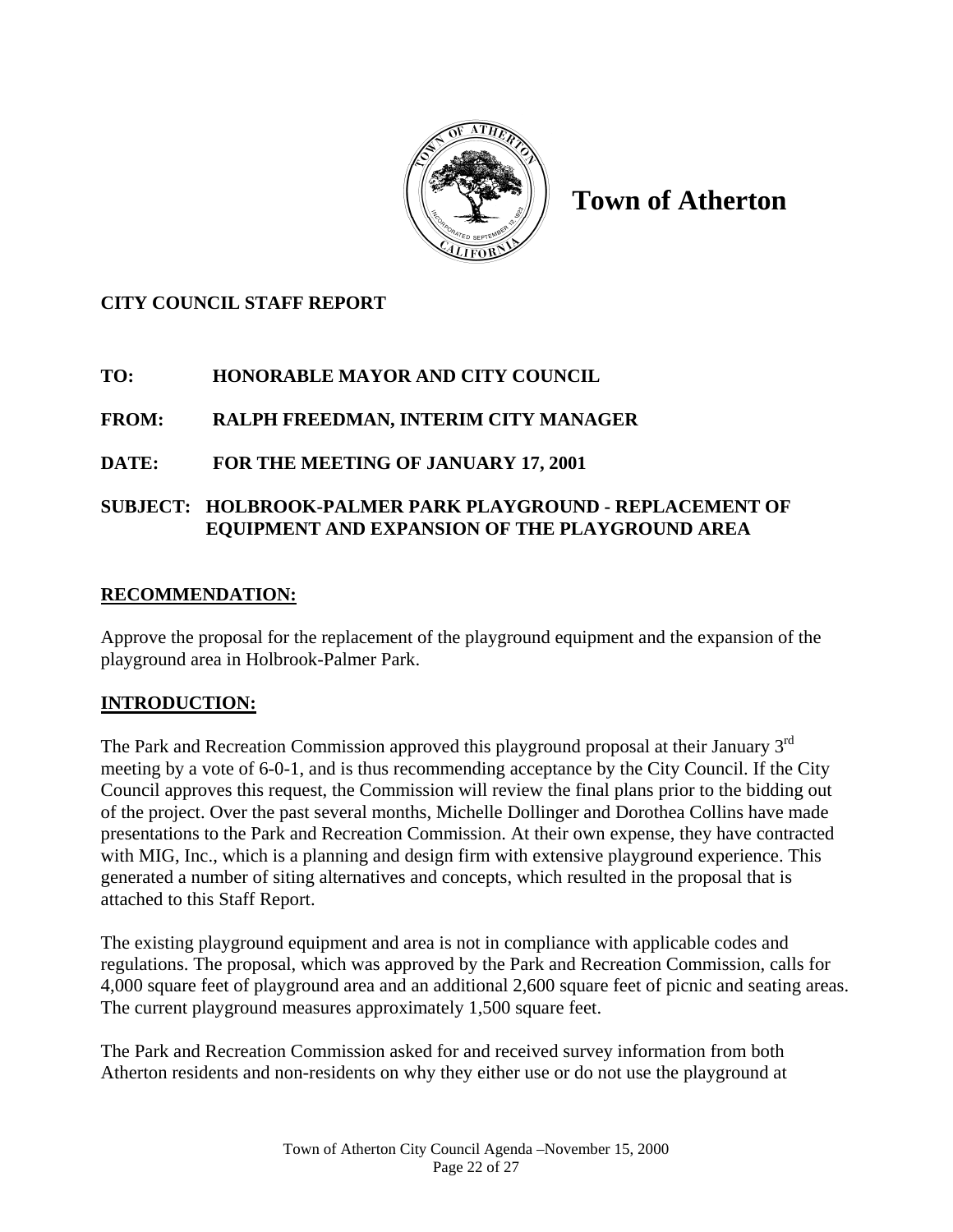Holbrook-Palmer Park. The survey also provided information on what attracts these users to other parks in both Menlo Park and Redwood City. Ms. Dollinger and Ms. Collins conducted this survey.

The proposed new location is adjacent to the current playground, and will not interfere with **the**  soccer activities that occur in the Park or the Little League field that was recently built. By moving the playground out from under the oak trees, it will eliminate the detrimental impact of the current playground on the root systems of the oak trees in that area.

# **ANALYSIS:**

This proposal addresses the inadequacy of the existing playground as it relates to ADA standards, distance between the pieces of equipment, materials under the equipment, separation of equipment based upon age groupings, state of the art equipment, etc. The increase in the playground space size is due to the fact that the playground equipment will be segregated by age groupings, the need for better spacing between playground equipment for safety reasons, and the allocation of space for picnic and seating areas.

## **FISCAL IMPACT:**

It is anticipated that the first phase of this project will cost approximately \$150,000 to \$160,000. Ms. Dollinger and Ms. Collins will be raising all of the funds needed for this project by soliciting donations from Atherton residents. Recognition of these donations will be made on pavers that will form the path from the parking lot to the playground. Additional funds may be raised in the future if it is necessary to put in additional playground equipment. No Town funds will be expended on this project.

 **Item No. 13**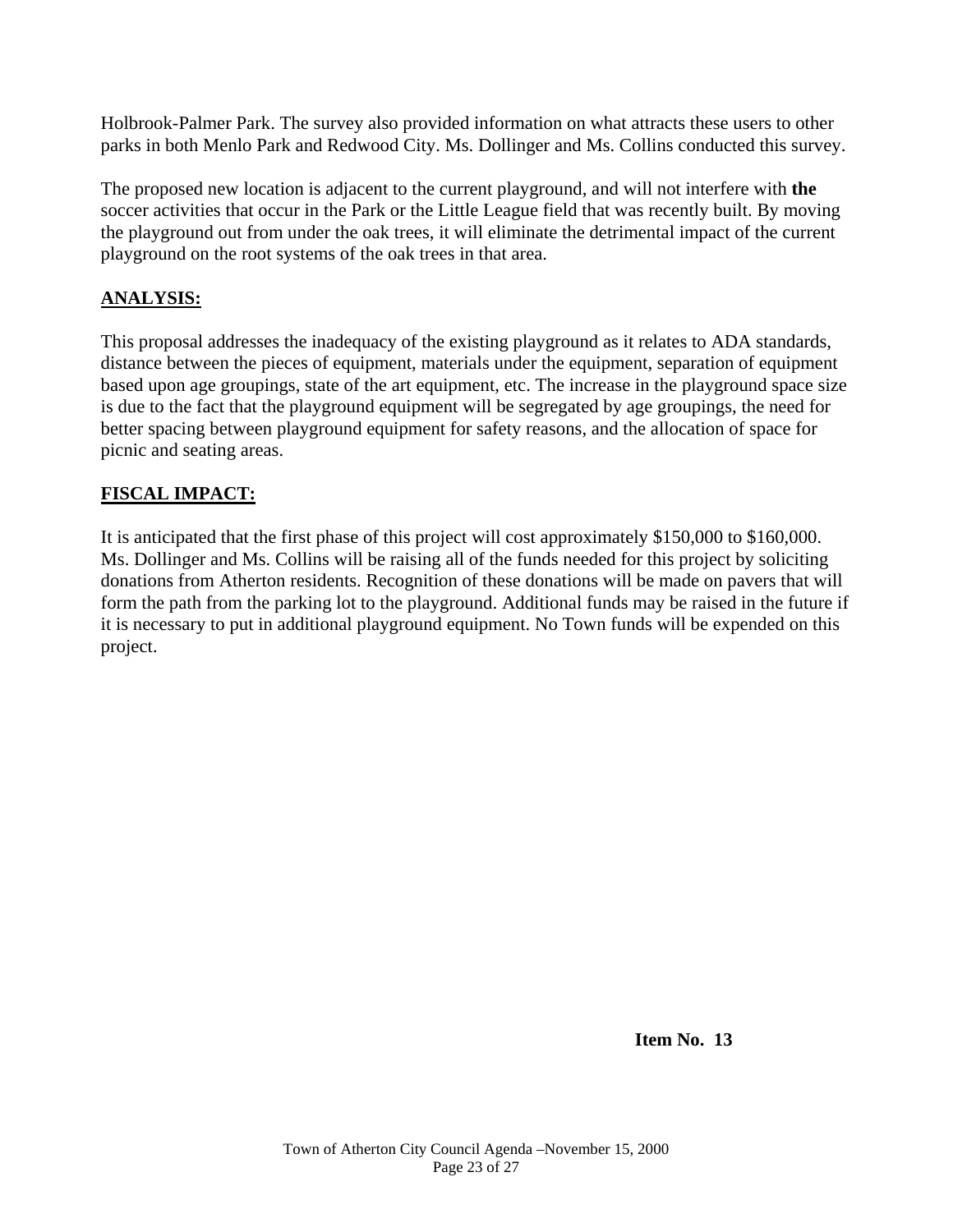

# **Town of Atherton**

# **CITY COUNCIL STAFF REPORT**

# **TO: HONORABLE MAYOR AND CITY COUNCIL**

# **FROM: MICHAEL HOOD, BUILDING OFFICIAL**

# **DATE: FOR THE MEETING OF JANUARY 17, 2001**

# **SUBJECT: EXTENSION OF CONTRACT, PROFESSIONAL SERVICES AGREEMENT - JOAN EDWARDS & ASSOCIATES, INC.**

# **RECOMMENDATION:**

That the City Council approve a six-month extension to an existing twelve-month professional services agreement with Joan Edwards and Associates, Inc. The total amount of the agreement is not to exceed \$54,600.

# **INTRODUCTION:**

Effective January 17, 2000, the Town of Atherton entered into a twelve-month contract with Joan Edwards and Associates, Inc. for the purpose of implementing the Town's new Construction and Demolition Ordinance. It is now recommended that that contract be extended for another six months.

# **ANALYSIS:**

Section 40000 et seq. of the California Public Resources Code required Town of Atherton to implement procedures that would reduce the waste stream going to landfills by 50%.

The Town of Atherton formed a Waste Reduction Committee, and on November 1, 1999, Ordinance 506, Recycling and Diversion of Construction and Demolition Debris, went into effect. The purpose of the ordinance was to comply with Section 40000 of the Public Resources Code, as well as to establish a constructive, educational program that would change the trade practice of disposing of construction and demolition debris. In order to administer the provisions of the Recycling and Diversion Ordinance, Joan Edwards and Associates, Inc. was hired effective January 17, 2000.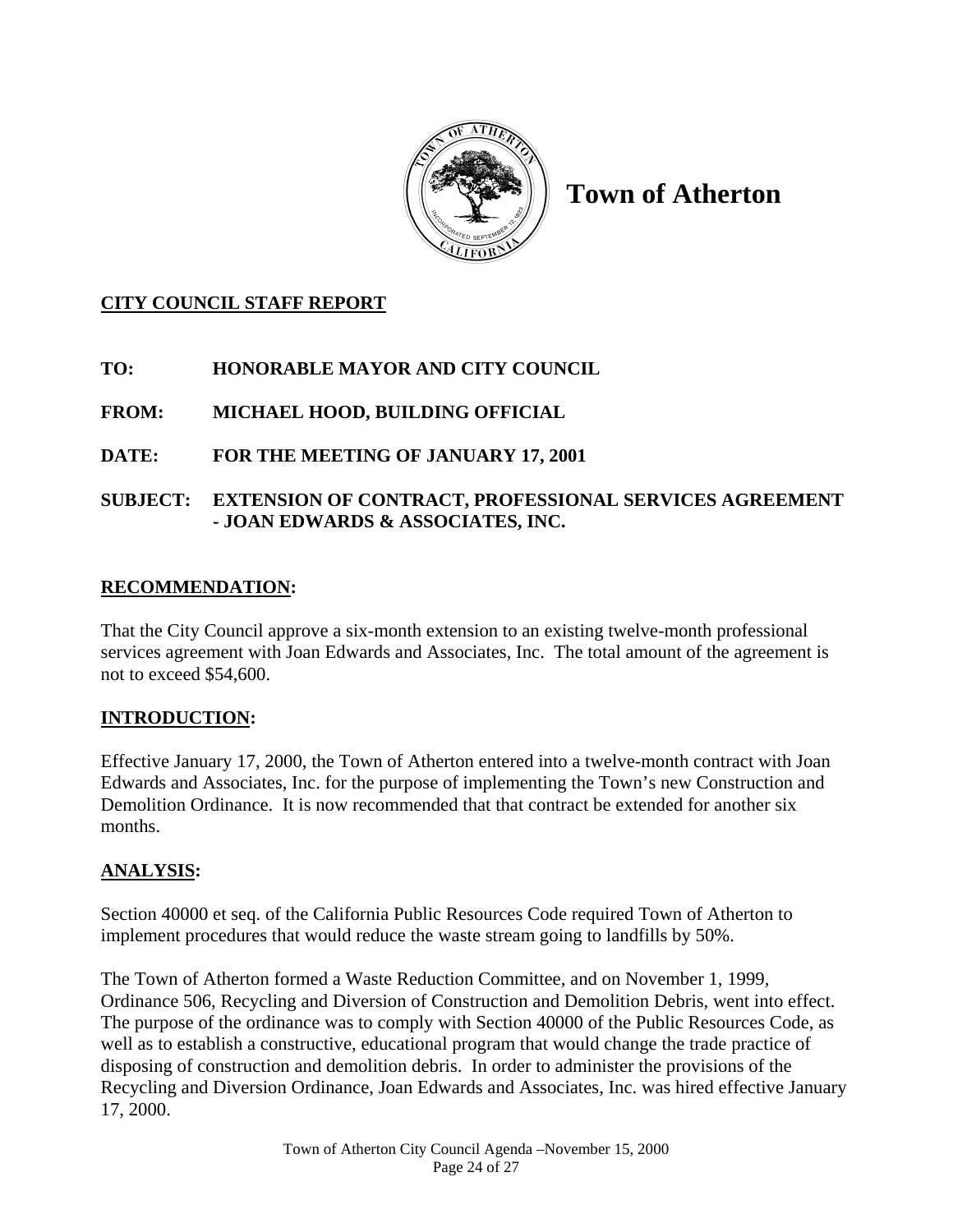The recycling and diversion program has been operating successfully for the last twelve months. The goals of Ordinance 506 and Section 40000 of the Public Resources Code have been met. However, at the last Waste Reduction Committee meeting, it was suggested that the contract with Joan Edwards and Associates, Inc. be extended for another six months. Since the first twelve months of the program was devoted to implementation and education, it was felt that an additional period of time was necessary to monitor and verify that the goals of Section 40000 of the Public Resources Code continue to be met.

## **FISCAL IMPACT:**

Funding for the administration of this program is paid for directly by the Town's waste disposal franchisee, Brown Ferris Industries. There would be no direct charge to the Town's budget. The original twelve-month agreement was for a sum not to exceed \$36,400. A six-month extension would add an additional sum of \$18,200 for a total amount not to exceed \$54,600.

Respectfully submitted, Reviewed/Approved by,

s/ *Mike Hood* \_\_\_\_\_\_\_\_\_\_\_\_\_\_\_\_\_\_\_\_\_\_\_\_\_ Mike Hood Ralph Freedman

Building Official **Interim City Manager** 

 **Item No. 15**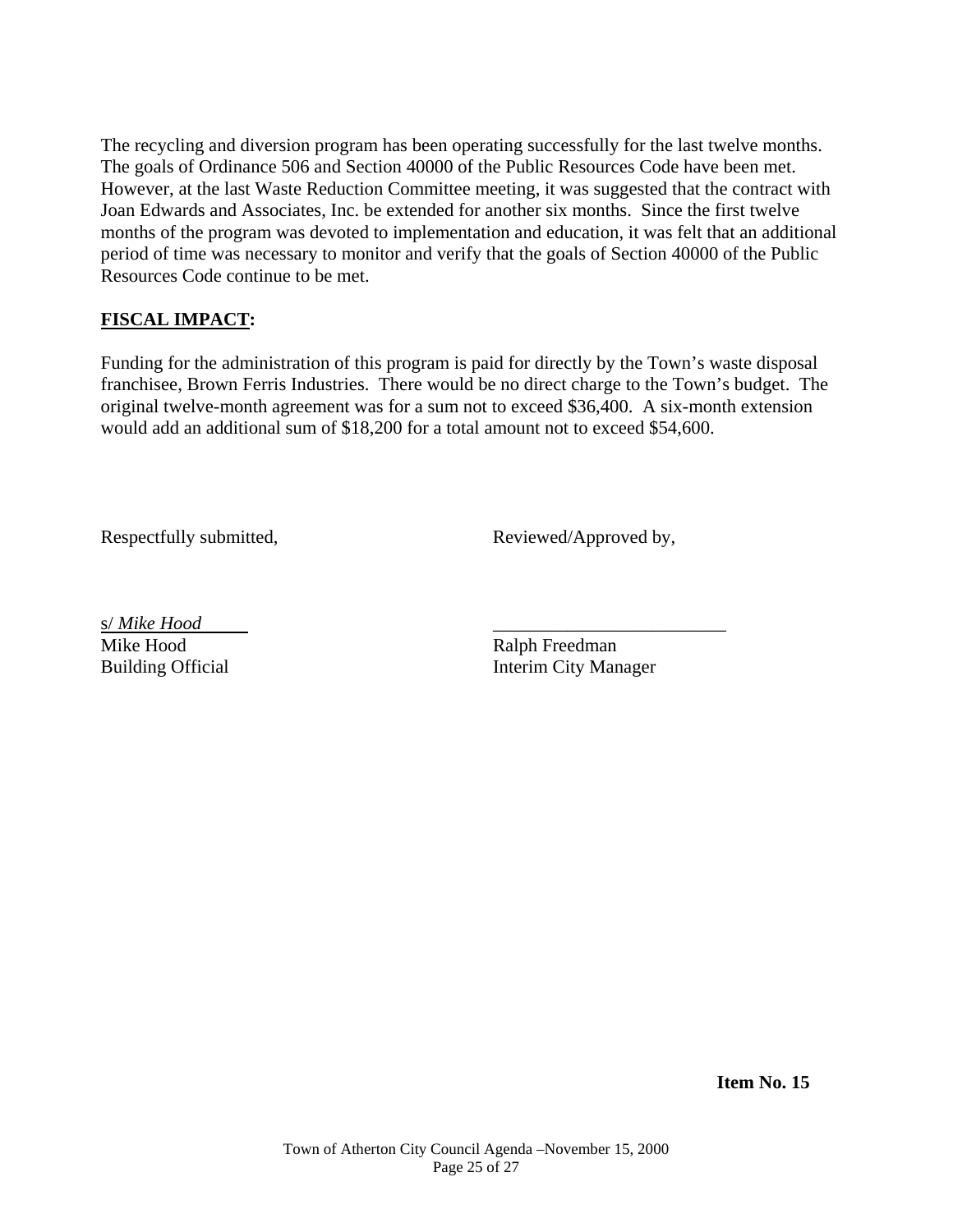

**Town of Atherton** 

# **CITY COUNCIL STAFF REPORT**

**TO: HONORABLE MAYOR AND CITY COUNCIL** 

**FROM: RALPH FREEDMAN, INTERIM CITY MANAGER** 

**DATE: FOR THE MEETING OF JANUARY 17, 2001** 

**SUBJECT: CONSIDERATION OF HIRING NEW STAFF ABOVE THE 60th PERCENTILE, RECLASSIFY THE FINANCE ANALYST POSITION TO AN ASSISTANT FINANCE DIRECTOR POSITION, USE OF THE "POLICE ON THE STREET" FUND MONIES FOR LATERAL POLICE OFFICERS, AND THE TIMETABLE FOR ELEVATING POLICE SALARIES TO THE 70th PERCENTILE FOR NEW POLICE OFFICERS** 

# **RECOMMENDATION:**

Authorize the Interim City Manager to pay up to the  $70<sup>th</sup>$  percentile for the Public Works Superintendent position and the Assistant to the City Manager position, advertise above the  $70<sup>th</sup>$ percentile for the Finance Analyst position and reclassify this position as the Assistant Finance Director position, use the donated funds for incentives to attract laterals from other Police Departments, and elevate new Academy graduates to the  $70<sup>th</sup>$  percentile after they pass probation.

# **INTRODUCTION:**

The Town unsuccessfully tried to recruit for the Public Works Superintendent position, the Assistant to the City Manager position, and the Finance Analyst position in the middle of last year. For the second recruitment, we advertised at the  $70<sup>th</sup>$  percentile. I am confident that we will be successful in hiring at that level for the Public Works Superintendent position and the Assistant to the City Manager position. If possible, we will hire at a lesser salary. We have received only a handful of resumes for the Finance Analyst position. I would like to reclassify this position as an Assistant Finance Director, and pay at a higher salary after surveying market salaries.

The effort to raise donations for putting additional police officers on the street has raised approximately \$20,000. I would propose that these funds be used as incentives to attract laterals by giving payments to these officers after the completion of their first, second, and third years in the